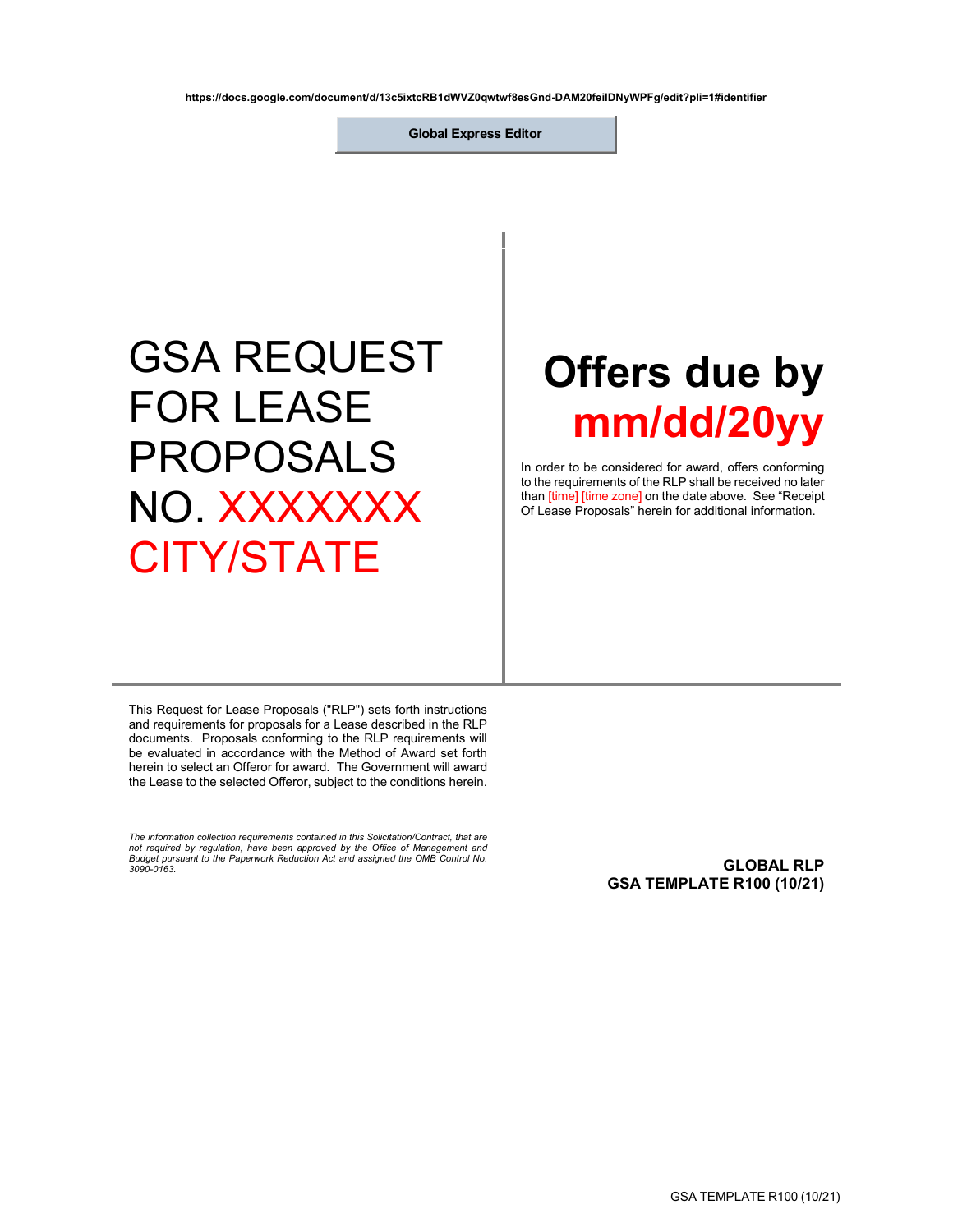TABLE OF CONTENTS

| <b>SECTION 1</b> |                                                                                      |  |
|------------------|--------------------------------------------------------------------------------------|--|
| 1.01             |                                                                                      |  |
| 1.02             | AMOUNT AND TYPE OF SPACE, LEASE TERM, AND OCCUPANCY DATE (OCT 2016)1                 |  |
| 1.03             |                                                                                      |  |
| 1.04             |                                                                                      |  |
| 1.05             | NEIGHBORHOOD, PARKING, LOCATION AMENITIES, AND PUBLIC TRANSPORTATION (OCT 2021)2     |  |
| 1.06             |                                                                                      |  |
| 1.07             |                                                                                      |  |
| 1.08             |                                                                                      |  |
| 1.09             | RELATIONSHIP OF RLP BUILDING MINIMUM REQUIREMENTS AND LEASE OBLIGATIONS (OCT 2016)5  |  |
| 1.10             |                                                                                      |  |
| 1.11             | SECURITY LEVEL DETERMINATION FOR FACILITY HOUSING OTHER FEDERAL TENANTS (APR 2011) 5 |  |
| 1.12             |                                                                                      |  |
| 1.13             |                                                                                      |  |
| 1.14             |                                                                                      |  |
| 1.15             | NORTH AMERICAN INDUSTRY CLASSIFICATION SYSTEM (NAICS) CODE AND SMALL BUSINESS SIZE   |  |
| 1.16             |                                                                                      |  |
| <b>SECTION 2</b> |                                                                                      |  |
| 2.01             |                                                                                      |  |
| 2.02             |                                                                                      |  |
| 2.03             |                                                                                      |  |
| 2.04             |                                                                                      |  |
| 2.05             |                                                                                      |  |
| 2.06             |                                                                                      |  |
| 2.07             |                                                                                      |  |
| 2.08             |                                                                                      |  |
| 2.09             |                                                                                      |  |
| 2.10             |                                                                                      |  |
| 2.11             | DUE DILIGENCE AND NATIONAL ENVIRONMENTAL POLICY ACT REQUIREMENTS - RLP (SEP 2014) 12 |  |
| 2.12             |                                                                                      |  |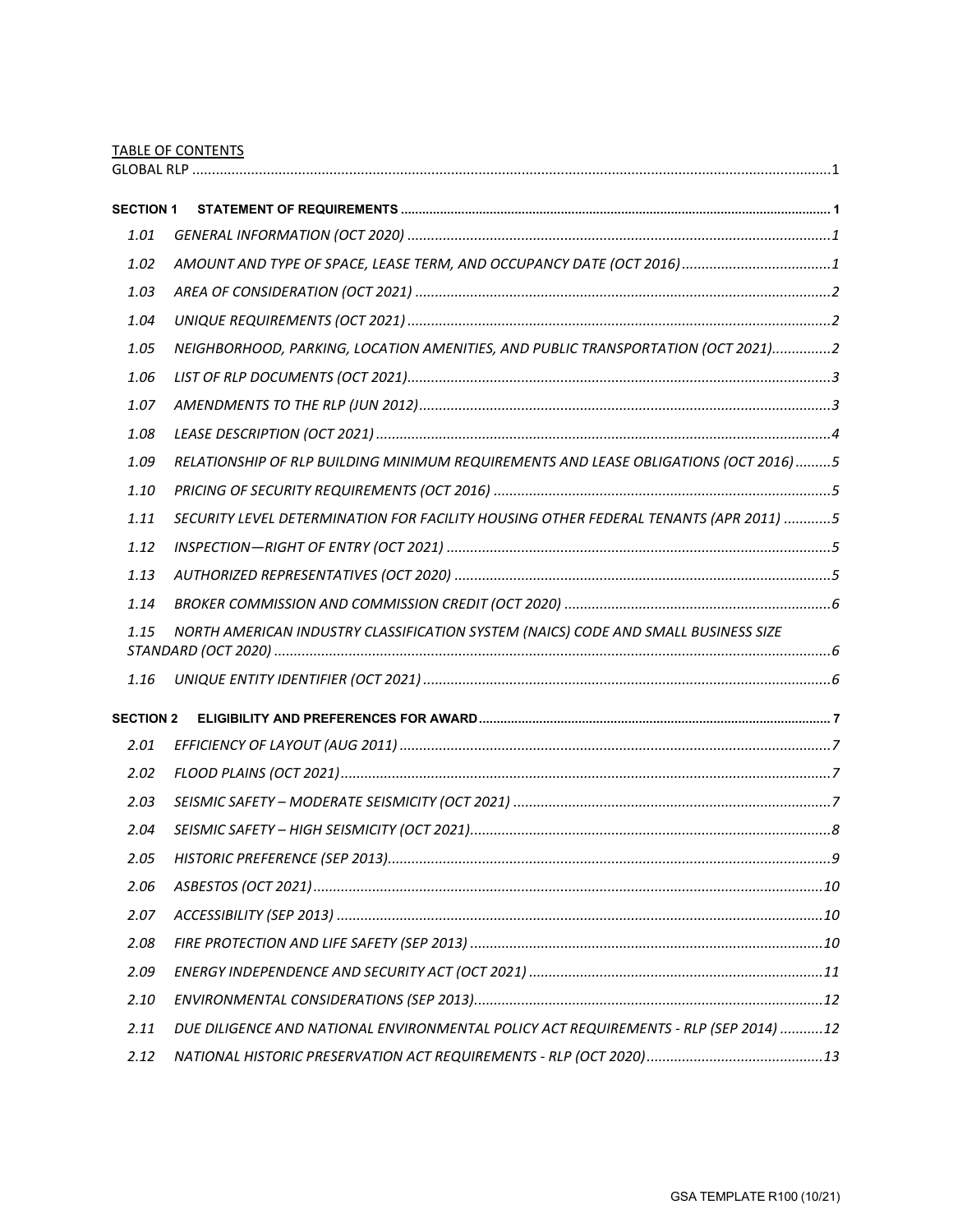| <b>SECTION 3</b> |                                                                                 |  |
|------------------|---------------------------------------------------------------------------------|--|
| 3.01             |                                                                                 |  |
| 3.02             |                                                                                 |  |
| 3.03             |                                                                                 |  |
| 3.04             |                                                                                 |  |
| 3.05             |                                                                                 |  |
| 3.06             |                                                                                 |  |
| 3.07             |                                                                                 |  |
| 3.08             | TURNKEY PRICING WITH DESIGN INTENT DRAWINGS PRIOR TO AWARD (OCT 2017)20         |  |
| 3.09             |                                                                                 |  |
| 3.10             |                                                                                 |  |
| 3.11             |                                                                                 |  |
| 3.12             |                                                                                 |  |
| <b>SECTION 4</b> |                                                                                 |  |
| 4.01             |                                                                                 |  |
| 4.02             | HUBZONE SMALL BUSINESS CONCERN ADDITIONAL PERFORMANCE REQUIREMENTS (SEP 2015)22 |  |
| 4.03             |                                                                                 |  |
| 4.04             |                                                                                 |  |
| 4.05             |                                                                                 |  |
| 4.06             |                                                                                 |  |
| 4.07             |                                                                                 |  |
| 4.08             |                                                                                 |  |
| 4.09             |                                                                                 |  |
| 4.10             |                                                                                 |  |
| <b>SECTION 5</b> |                                                                                 |  |
| 5.01             |                                                                                 |  |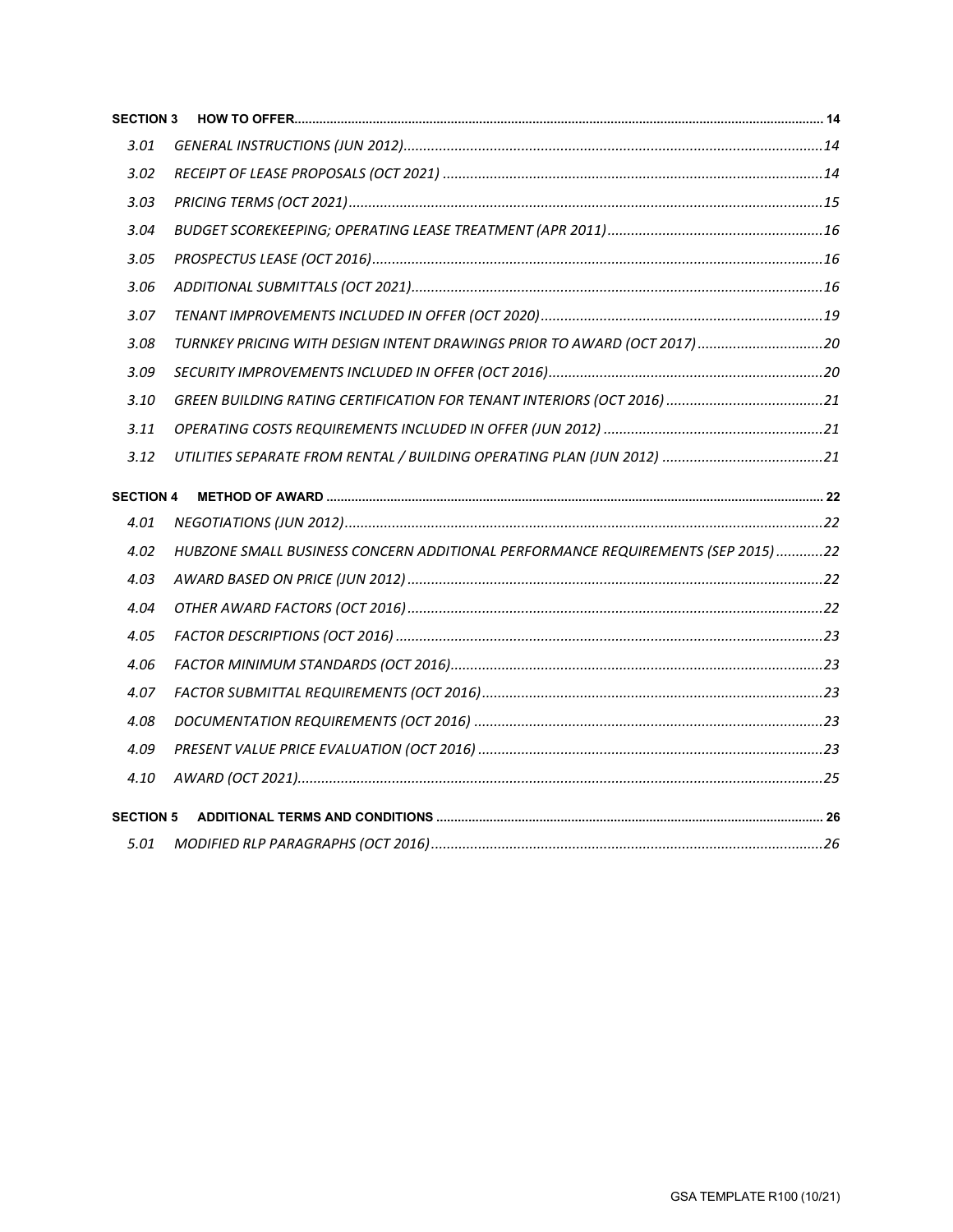#### <span id="page-3-0"></span>**SECTION 1 STATEMENT OF REQUIREMENTS**

#### <span id="page-3-1"></span>**1.01 GENERAL INFORMATION (OCT 2020)**

A. This Request for Lease Proposals (RLP) sets forth instructions and requirements for proposals for a Lease described in the RLP documents. The Government will evaluate proposals conforming to the RLP requirements in accordance with the Method of Award set forth below to select an Offeror for award. The Government will award the Lease to the selected Offeror, subject to the conditions below.

A. This Request for Lease Proposals (RLP) sets forth instructions and requirements for proposals for a Succeeding or Superseding Lease where the Government is currently in occupancy and possession of the leased Premises. Unless otherwise noted, the Government will accept the leased Premises in their current condition, with the exceptions outlined in the RLP documents. The Government will evaluate the proposal conforming to the RLP requirements in accordance with the Method of Award set forth below. The Government will award the Lease subject to the conditions below.

B. Included in the RLP documents is a lease template setting forth the lease term and other terms and conditions of the Lease contemplated by this RLP and a GSA Proposal to Lease Space (GSA Form 1364) on which Offeror shall submit its offered rent and other price data, together with required information and submissions. The Lease paragraph titled "Definitions and General Terms" shall apply to the terms of this RLP.

C. Do not attempt to complete the lease template. Upon selection for award, GSA will transcribe the successful Offeror's final offered rent and other price data included on the GSA Form 1364 into the lease and transmit the completed Lease, including any appropriate attachments, to the successful Offeror for execution. Neither the RLP nor any other part of an Offeror's proposal shall be part of the Lease except to the extent expressly incorporated therein. The Offeror should review the completed Lease for accuracy and consistency with his or her proposal, sign and date the first page, initial each subsequent page of the Lease, and return it to the Lease Contracting Officer (LCO).

D. The Offeror's executed Lease shall constitute a firm offer. No Lease shall be formed until the LCO executes the Lease and delivers a signed copy to the Offeror.

#### <span id="page-3-2"></span>**1.02 AMOUNT AND TYPE OF SPACE, LEASE TERM, AND OCCUPANCY DATE (OCT 2016)**

**.** A. The Government is seeking a minimum of **XX,XXX** to a maximum of **XX,XXX** of American National Standards Institute/Building Owners and Managers Association (ANSI/BOMA) Office Area (ABOA) square feet (SF) of contiguous space within the Area of Consideration set forth below. See Section 2 of the Lease for applicable ANSI/BOMA standards.<br>A The Government is seeking **XXXXX** of American National Standards Institute/Building C

A. The Government is seeking **XX,XXX** of American National Standards Institute**/**Building Owners and Managers Association (ANSI**/**BOMA) for Office Area (ABOA) square feet (SF) of Space within the existing location. See Section 2 of the Lease for applicable ANSI/BOMA standards.

B. The Space shall be located in a modern quality Building of sound and substantial construction with a facade of stone, marble, brick, stainless steel, aluminum or other permanent materials in good condition and acceptable to the LCO**.** If not a new Building, the Space offered shall be in a Building that has undergone, or will complete by occupancy, modernization or adaptive reuse for the Space with modern conveniences.

C. The Government requires **XX** structured/inside parking spaces and **XX** surface/outside parking spaces, reserved for the exclusive use of the Government. These spaces must be secured and lit in accordance with the Security Requirements set forth in the Lease. Offeror shall include the cost of this parking as part of the rental consideration.

D. As part of the rental consideration, the Government may require use of part of the Building roof for the installation of antenna(s). If antenna space is required, specifications regarding the type of antenna(s) and mounting requirements are included in the agency requirements information provided with this RLP.

**.** E. Approximately **XX** ABOA SF will be used for the operation of a vending facility under the provisions of the Randolph-Sheppard Act (20 USC 107 et. seq.). The Government will control the number, kind, and locations of vending facilities and will control and receive income from all automatic vending machines. Offeror shall provide necessary utilities and make related alterations. The cost of the improvements is part of Tenant Improvement (TI) costs. The Government will not compete with other facilities having exclusive rights in the Building. The Offeror shall advise the Government if such rights exist.

E. The Government may provide vending machines within the Government's leased area under the provisions of the Randolph-Sheppard Act (20 USC 107 et. seq.). If the Government chooses to provide vending facilities, the Government will control the number, kind, and locations of vending facilities and will control and receive income from all automatic vending machines. Offeror shall provide necessary utilities and make related alterations. The cost of the improvements is part of Tenant Improvement (TI) costs. The Government will not compete with other facilities having exclusive rights in the Building. The Offeror shall advise the Government if such rights exist.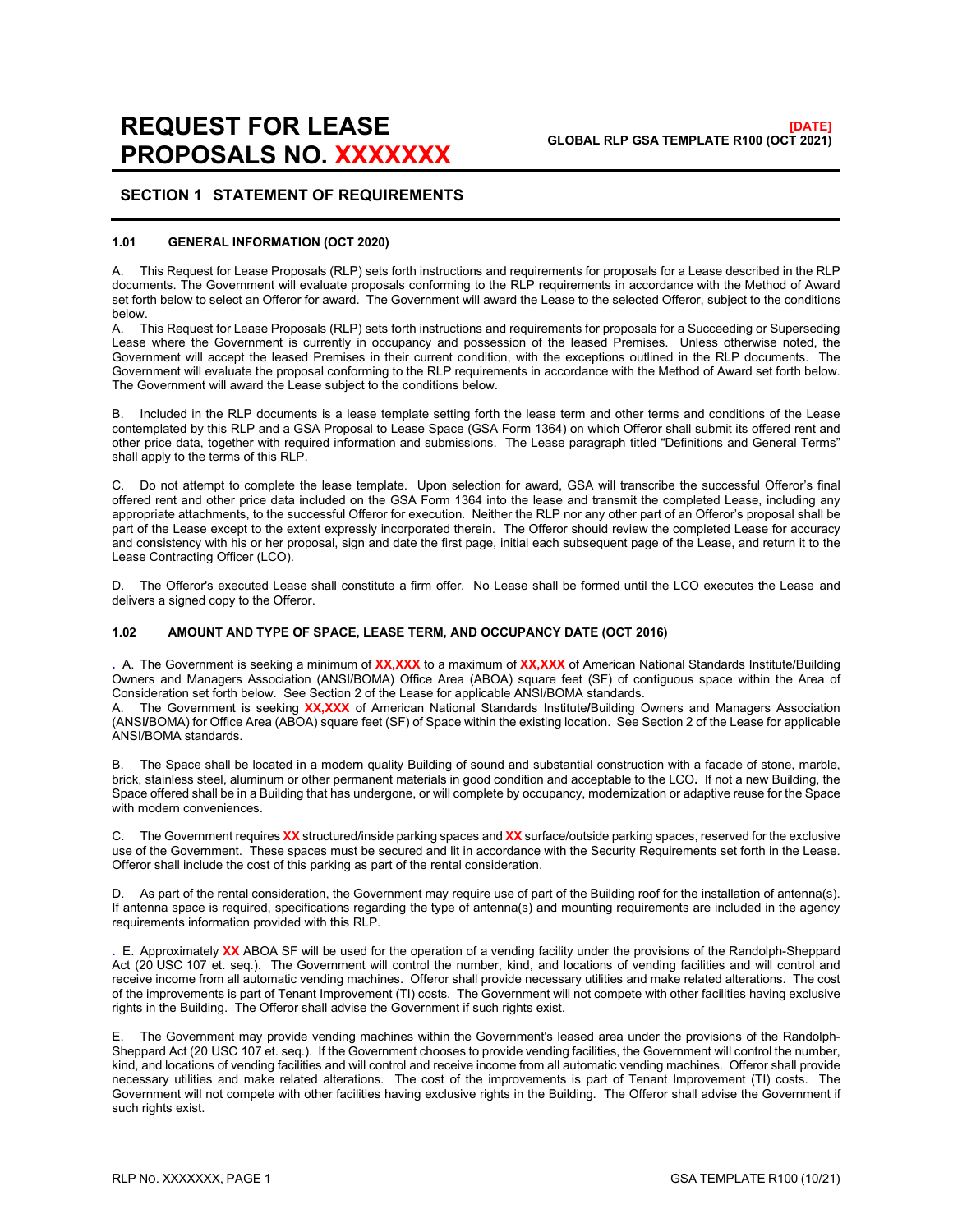F. The lease term shall be **X** Years, **X** Years Firm, with Government termination rights, in whole or in parts, effective at any time after the Firm Term of the Lease by providing not less than **XX** days' prior written notice. This Lease may be renewed at the option of the Government for **X**, **X**-year terms. The Government reserves the right in the Lease to not include an option, or to reduce the length of an option, if inclusion of the option would cause the Lease to score as a capital lease, in accordance with the Budget Scorekeeping: Operating Lease Treatment paragraph of this RLP. Should the Government make the determination to modify the term or option(s), an amendment to the RLP will be issued.

G. The Lease Term Commencement Date will be on or about **XX-XX-XXXX,** or upon acceptance of the Space, whichever is later.

#### <span id="page-4-0"></span>**1.03 AREA OF CONSIDERATION (OCT 2021)**

The Government requests Space in an area bounded as follows:

| North: |  |
|--------|--|
| South: |  |
| East:  |  |
| West:  |  |

Buildings with Property boundary(ies) on the boundary streets are deemed to be within the delineated Area of Consideration.

#### **1.04 UNIQUE REQUIREMENTS (OCT 2021)**

The offered Building and/or Property must have the following features as a minimum requirement:

<span id="page-4-1"></span>

#### <span id="page-4-2"></span>**1.05 NEIGHBORHOOD, PARKING, LOCATION AMENITIES, AND PUBLIC TRANSPORTATION (OCT 2021)**

A. Neighborhood and Parking: Inside City Center:

Space shall be located in a prime commercial office district with attractive, prestigious, and professional surroundings with a prevalence of modern design and/or tasteful rehabilitation in modern use. Streets and public sidewalks shall be well maintained. Parking facilities with an adequate availability of parking spaces open to the general public to accommodate employees and visitors shall be located within the immediate vicinity of the Building but generally not exceeding a walkable **XX feet** of the employee entrance of the offered Building as determined by the LCO. These parking facilities do not substitute for the required parking under Paragraph 1.02(C).

B. Neighborhood and Parking: Outside City Center:

Space shall be located 1) in an office, research, technology, or business park that is modern in design with a campus-like atmosphere; or, 2) on an attractively landscaped site containing one or more modern office Buildings that are professional and prestigious in appearance with the surrounding development well maintained and in consonance with a professional image. The parking-to-square-foot ratio available on-site shall at least meet current local code requirements, or, in the absence of a local code requirement, on-site parking shall be available at a ratio of one (1) space for every **XX** RSF of Space.

- C. Walkability and Amenities:
	- 1. Employee and visitor entrances of the Building must be connected to public sidewalks by continuous, accessible sidewalks.

2. A variety of employee services, such as restaurants, retail shops, cleaners, and banks, shall be located within the immediate vicinity of the Building. The primary functional entrance of the Building shall be within safely accessible, walkable 2,640 foot distance of at least **seven (7)** instances of amenities, two of which must be inexpensive or moderately priced fast-food or eat-in restaurants. The remaining **five (5)** instances must fall within at least 2 of the Diverse Use Categories shown below:

| <b>Diverse Use Category</b>    | Uses                                                                                                                                                                            |  |  |
|--------------------------------|---------------------------------------------------------------------------------------------------------------------------------------------------------------------------------|--|--|
| <b>Food Retail</b>             | Supermarket, Other food store with produce                                                                                                                                      |  |  |
| Community-Serving Retail       | Clothing store or department store selling clothes,<br>Convenience store, Farmer's market, Hardware store,<br>Pharmacy, Other retail                                            |  |  |
| Services                       | Bank, Gym, Health club, Exercise studio, Hair care,<br>Laundry, Dry cleaner, Restaurant, Café, Diner (excluding<br>establishments with only drive-throughs)                     |  |  |
| Civic and Community Facilities | Adult or senior care (licensed), Child care (licensed),<br>Community or recreation center, Cultural arts facility<br>(museum, performing arts), Educational facility (including |  |  |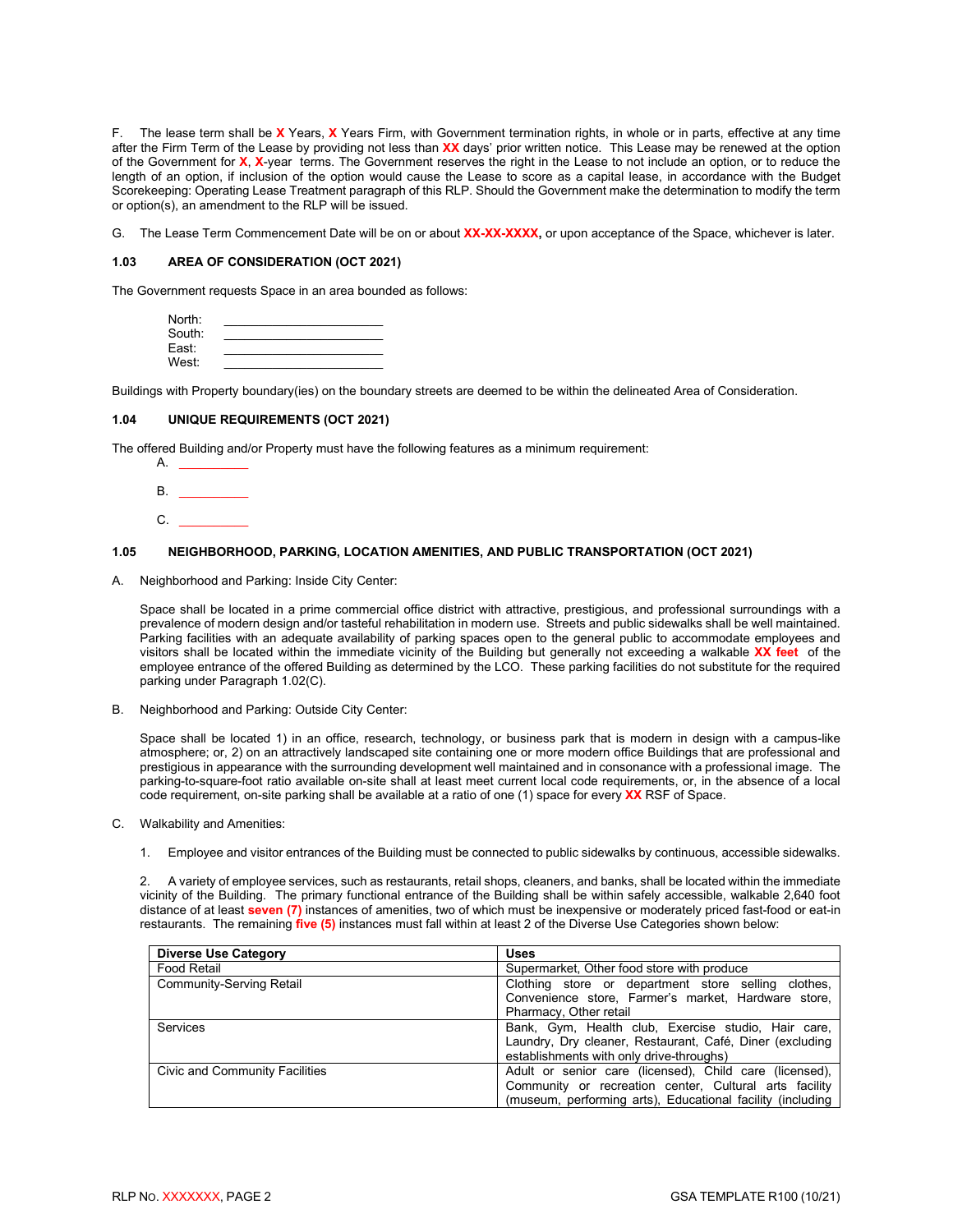| K-12 school, university, adult education center, vocational    |
|----------------------------------------------------------------|
| school, community college), Family entertainment venue         |
| (theater, sports), Government office that serves public on-    |
| site, Place of worship, Medical clinic or office that treats   |
| patients, Police or fire station, Post office, Public library, |
| Public park, Social services center                            |

To be considered, amenities must be accessible from the Building by continuous sidewalks, walkways, or pedestrian crosswalks. Amenities must be existing or the Offeror must demonstrate to the Government's reasonable satisfaction that such amenities will exist by the Government's required occupancy date.

D. Transit Accessibility: A subway, light rail, or bus rapid transit stop shall be located within the immediate vicinity of the Building, but generally not exceeding a safely accessible, walkable 2,640 feet from the principal functional entrance of the building, as determined by the LCO.

D. Transit Accessibility: Stops for two or more public bus or streetcar lines usable by tenant occupants and their customers shall be located within the immediate vicinity of the Building, but generally not exceeding a safely accessible, walkable 1,320 feet from the principal functional entrance of the Building, as determined by the LCO. Stops for commuter bus service do not meet this requirement. Combined, the bus or streetcar stops must provide at least **XX** trips per weekday or trip headways (time between each vehicle) of no less than **XX** minutes during business hours. Qualifying transit routes must have paired route service (service in opposite directions during all posted service times) during business hours. Only trips in one direction are counted towards the threshold. If a qualifying transit route has multiple stops within the required walking distance, only trips from one stop are counted towards the threshold. Transit service must be existing or the Offeror must demonstrate to the Government's reasonable satisfaction that such transit service will exist by the Government's required occupancy date.

D. Transit Accessibility: A commuter rail station shall be located within the immediate vicinity of the Building, but generally not exceeding a safely accessible, walkable 2,640 feet from the principal functional entrance of the Building, as determined by the LCO. The station must provide paired route service (service in opposite directions during all posted service times) during business hours, and provide at least 24 trips per weekday. Only trips in one direction are counted towards the threshold.

#### <span id="page-5-0"></span>**1.06 LIST OF RLP DOCUMENTS (OCT 2021)**

A. The following documents are attached to and included as part of this RLP package:

|                                                                                                                                                                       | NO. OF       |                |
|-----------------------------------------------------------------------------------------------------------------------------------------------------------------------|--------------|----------------|
| <b>DOCUMENT NAME</b>                                                                                                                                                  | <b>PAGES</b> | <b>EXHIBIT</b> |
| Lease No. GS-XXP-LXXXXXXX (Template L100)                                                                                                                             |              |                |
| Agency's Requirements                                                                                                                                                 |              |                |
| Security Requirements for Level XX                                                                                                                                    |              |                |
| GSA Form 3516, Solicitation Provisions                                                                                                                                |              |                |
| GSA Form 3517B, General Clauses                                                                                                                                       |              |                |
| Proposal to Lease Space (GSA Form 1364)                                                                                                                               |              |                |
| GSA Form 1217, Lessor's Annual Cost Statement                                                                                                                         |              |                |
| GSA Form 12000 for Prelease Fire Protection and<br>Life Safety Evaluation for an Office Building (Part A<br>or Part B) (See Section 3 for applicable<br>requirements) |              |                |
| <b>Security Unit Price List</b>                                                                                                                                       |              |                |
| Seismic Offer Forms                                                                                                                                                   |              |                |
| <b>DOL Wage Determination</b>                                                                                                                                         |              |                |
| GSAR 552.270-33 Foreign Ownership and Financing<br>Representation for High Security Leased Space<br>(JUN 2021)                                                        |              |                |
| FAR 52.204-24, Representation Regarding Certain<br>Telecommunications and Video Surveillance<br>Services or Equipment (AUG 2020)                                      |              |                |
| <b>Broker Commission Agreement</b>                                                                                                                                    |              |                |

B. In addition to the documents identified above, this RLP package includes additional agency requirements containing sensitive information that is only available to Offerors upon request to the LCO or Alternate Government Contact as listed under Section 1 of this RLP.

#### <span id="page-5-1"></span>**1.07 AMENDMENTS TO THE RLP (JUN 2012)**

This RLP may be amended by notice from the LCO. Amendments may modify the terms of this RLP, or the terms, conditions, and requirements of the Lease contemplated by the RLP.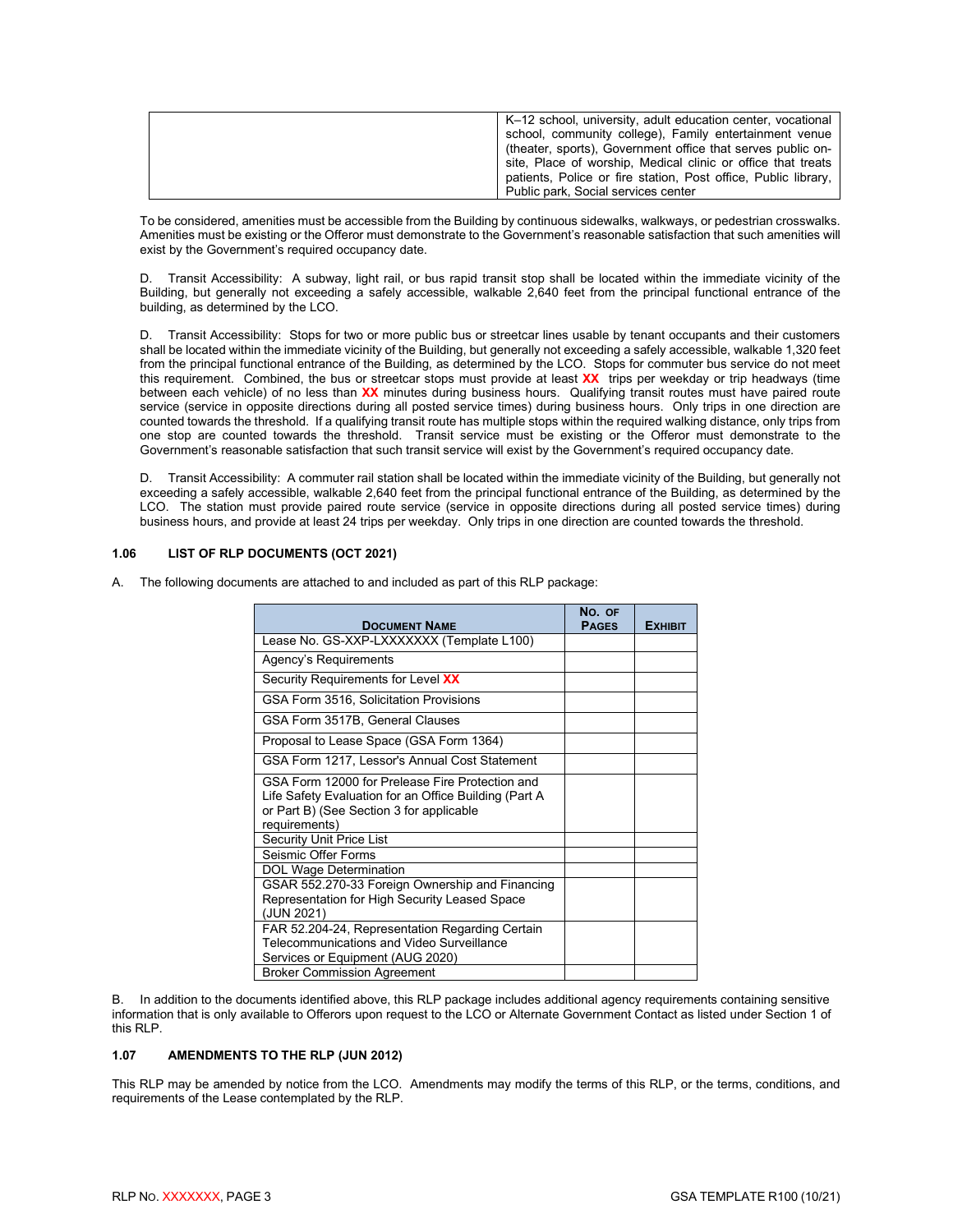#### <span id="page-6-0"></span>**1.08 LEASE DESCRIPTION (OCT 2021)**

A. Offeror shall examine the Lease template included in the RLP documents to understand the Government's and the Lessor's respective rights and responsibilities under the contemplated Lease.

- B. The Lease contemplated by this RLP includes:
	- The term of the Lease, and renewal option, if any.
	- 2. Terms and Conditions of the Lease, including Definitions, Standards, and Formulas applicable to the Lease and this RLP.
	- 3. Building Shell standards and requirements.<br>4. Information concerning the tenant agency's
	- 4. Information concerning the tenant agency's buildout requirements, to be supplemented after award.
	- Security Requirements.
	- 6. A description of all services to be provided by the Lessor.

C. Should the Offeror be awarded the Lease, the terms of the Lease shall be binding upon the Lessor without regard to any statements contained in this RLP.

D. The Lease contemplated by this RLP is a fully serviced Lease. Rent shall be based upon a proposed rental rate per Rentable Square Foot (RSF), limited by the offered rate and the maximum ABOA SF solicited under this RLP. Although certain Tenant Improvement (TI) requirements information is provided with this RLP and will be incorporated into the Lease, the TIs to be delivered by the Lessor will be based on the final design to be developed after award of the Lease, which reflects the Agency's full requirements. The Lessor shall design and build the TIs and will be compensated for TI costs, together with design and project management fees to be set under the Lease. Although the TI requirements will not be developed fully until after award, Offerors shall provide the allowance stated in the Tenant Improvement Allowance paragraph of the Lease.

Unless the Government prepares Design Intent Drawings (DIDs), after award the Lessor must prepare DIDs for the leased Space conforming to the lease requirements and other Government-supplied information related to the client agency's interior build-out requirements. The Government will have the opportunity to review the Lessor's DIDs to determine that the Lessor's design meets the requirements of the Lease. Only after the Government approves the DIDs and a final price for TIs is negotiated will the Lessor be released to proceed with buildout. The Lease also provides that the Government may modify the TI requirements, subject to the Lessor's right to receive compensation for such changes.

D. The Lease contemplated by this RLP is a fully serviced, turnkey Lease with rent that covers all Lessor costs, including all shell upgrades, TIs, operating costs, real estate taxes, and security upgrades**.** Rent shall be based upon a proposed rental rate per Rentable Square Foot (RSF), limited by the offered rate and the maximum ABOA SF solicited under this RLP. The Tenant Improvements to be delivered by the Lessor shall be based upon information provided with this RLP and Lease, including Agency Specific Requirements (ASR). The Lessor shall design and build the TIs and will be compensated for the TI costs based upon turnkey pricing established under the Lease. Offerors are encouraged to consider the use of existing fit-out and other improvements to minimize waste. However, any existing improvements must be deemed equivalent to Lease requirements for new installation, and Offerors are cautioned to consider those requirements before assuming efficiencies in its TI costs resulting from use of existing improvements.

After award, the Lessor must prepare Design Intent Drawings (DIDs) for the leased Space conforming to the Agency Specific Requirements. The Government will have the opportunity to review the Lessor's DIDs to determine that the Lessor's design meets the requirements of the Lease. Only after the Government approves the DIDs will the Lessor be released to proceed with buildout. The Lease also provides that the Government may modify the TI requirements, subject to the Lessor's right to receive compensation for such changes.

D. The Lease contemplated by this RLP is a fully serviced, turnkey Lease with rent that covers all Lessor costs including all shell upgrades, TIs, operating costs, real estate taxes, and security upgrades**.** Rent will be based upon a proposed rental rate per rentable square foot (RSF), limited by the offered rate and the maximum ABOA SF solicited under this RLP. The Tenant Improvements to be delivered by the Lessor shall be based upon information provided with this RLP and Lease, including Agency Specific Requirements (ASR). The Lessor shall design and build the TIs and will be compensated for the TI costs based upon turnkey pricing established under the Lease. Offerors are encouraged to consider the use of existing fit-out and other improvements to minimize waste. However, any existing improvements must be equivalent to Lease requirements for new installation, and Offerors are cautioned to consider those requirements before assuming efficiencies in its TI costs resulting from use of existing improvements.

Offerors are required to prepare Design Intent Drawings (DIDs) prior to Lease Award. See Paragraph TURNKEY PRICING WITH DESIGN INTENT DRAWINGS PRIOR TO AWARD for further details.

E. The security pricing process is described in a separate paragraph.

F. Upon completion and acceptance of the leased Space, the Space will be measured for establishing the actual annual rent, and the lease term shall commence. In instances involving an incumbent Lessor where the Government commences the lease term pending completion of TI and/or BSAC alterations, the Government shall withhold TI and/or BSAC rent pursuant to Section 1 of the Lease until such time as the TI and/or BSAC is completed and accepted by the Government. During the term of the Lease, rent will be adjusted for changes to the Lessor's operating costs and real estate taxes, pursuant to paragraphs set forth in the Lease.

G. Offerors are advised that doing business with the Government carries special responsibilities with respect to sustainability, fire protection and life safety, and security, as well as other requirements not typically found in private commercial leases. These are set forth both in the lease template and in the GSA Form 3517B, and will be made part of the Lease.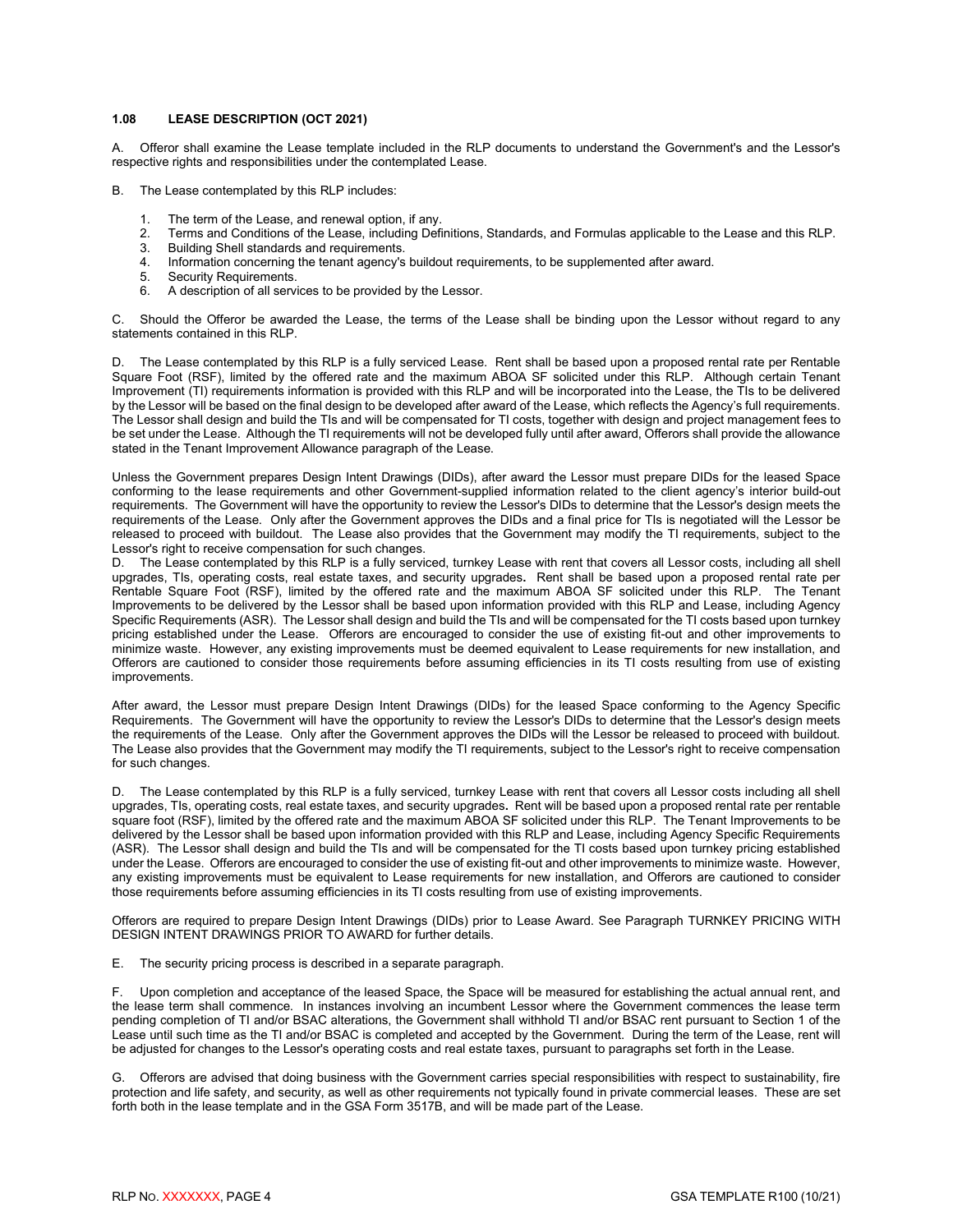#### <span id="page-7-0"></span>**1.09 RELATIONSHIP OF RLP BUILDING MINIMUM REQUIREMENTS AND LEASE OBLIGATIONS (OCT 2016)**

The Lease establishes various requirements relating to the Building shell. Such requirements are not deemed TIs. There are certain Building requirements that are established as minimum requirements in this RLP. If the Lessor's Building does not meet the requirements at the time of award, the Lessor may still be awarded the Lease. However, as a condition of award, the Government will require Lessor to identify those Building improvements that will bring the Building into compliance with RLP requirements. Upon award of the Lease, completion of those Building improvements will become Lease obligations.

#### <span id="page-7-1"></span>**1.10 PRICING OF SECURITY REQUIREMENTS (OCT 2016)**

A. The proposed Lease contains an attachment with the security requirements and obligations for the Building, which are based on the facility security level (FSL). The Federal Government determines the facility's FSL rating, which ranges from FSL I to FSL IV. The FSL is based on client agency mix, required size of space, number of employees, use of the space, location, configuration of the site and lot, and public access into and around the facility.

B. The security requirements attached to this Lease includes a list of security countermeasures that must be installed in the leased Space. The Offeror shall use the Security Unit Price List to provide the Government with itemized costs of these security countermeasures, and he or she shall amortize the cost of any Building Specific Amortized Capital (BSAC) into the rent. B. The security requirements attached to this Lease includes a general list of countermeasures that may be installed in the leased Space as part of the Building Specific Amortized Capital (BSAC). The final list of security countermeasures will be determined during the design phase and identified in the design intent drawings and construction documents. After completing the construction documents, the Lessor shall submit a list of the itemized costs. Such costs shall be subject to negotiation.

C. There shall be no charge to the Government for any items that already exist in the offered Building or facility.

#### <span id="page-7-2"></span>**1.11 SECURITY LEVEL DETERMINATION FOR FACILITY HOUSING OTHER FEDERAL TENANTS (APR 2011)**

If an Offeror is offering Space in a facility currently housing a Federal agency, the security requirements of the facility may be increased and the Offeror may be required to adhere to a higher security standard than other Offerors competing for the same space requirement. If two or more Federal space requirements are being competed at the same time, an Offeror submitting on both or more space requirements may be subject to a higher security standard if the Offeror is determined to be the successful Offeror on more than one space requirement. It is incumbent upon the Offeror to prepare the Offeror's proposal accordingly.

#### <span id="page-7-3"></span>**1.12 INSPECTION—RIGHT OF ENTRY (OCT 2021)**

A. At any time and from time to time after receipt of an offer (until the same has been duly withdrawn or rejected), the agents, employees and contractors of the Government may, upon reasonable prior notice to Offeror, enter upon the offered Space or the Premises, and all other areas of the Building access to which is necessary to accomplish the purposes of entry, to determine the potential or actual compliance by the Offeror with the requirements of the RLP and its attachments, which purposes shall include, but not be limited to:

1. Inspecting, sampling, and analyzing of suspected asbestos-containing materials and air monitoring for asbestos fibers, and/or reviewing similar existing Offeror records.

2. Inspecting the heating, ventilation and air conditioning system, maintenance records, and mechanical rooms for the offered Space or the Premises.

3. Inspecting for any leaks, spills, or other potentially hazardous conditions which may involve tenant exposure to hazardous or toxic substances.

4. Inspecting for any current or past hazardous waste operations, to ensure that appropriate actions were taken to alleviate any environmentally unsound activities in accordance with Federal, state, and local law.

B. Nothing in this paragraph shall be construed to create a Government duty to inspect for toxic materials or to impose a higher standard of care on the Government than on other lessees. The purpose of this paragraph is to promote the ease with which the Government may inspect the Building. Nothing in this paragraph shall act to relieve the Offeror of any duty to inspect or liability which might arise because of Offeror's failure to inspect for or correct a hazardous condition.

#### <span id="page-7-4"></span>**1.13 AUTHORIZED REPRESENTATIVES (OCT 2020)**

With respect to all matters relating to this RLP, only the Government's LCO designated below shall have the authority to amend the RLP and award a Lease. The Government shall have the right to substitute its LCO by notice, without an express delegation by the prior LCO.

#### **Lease LCO:**

[Name] [Mailing Address]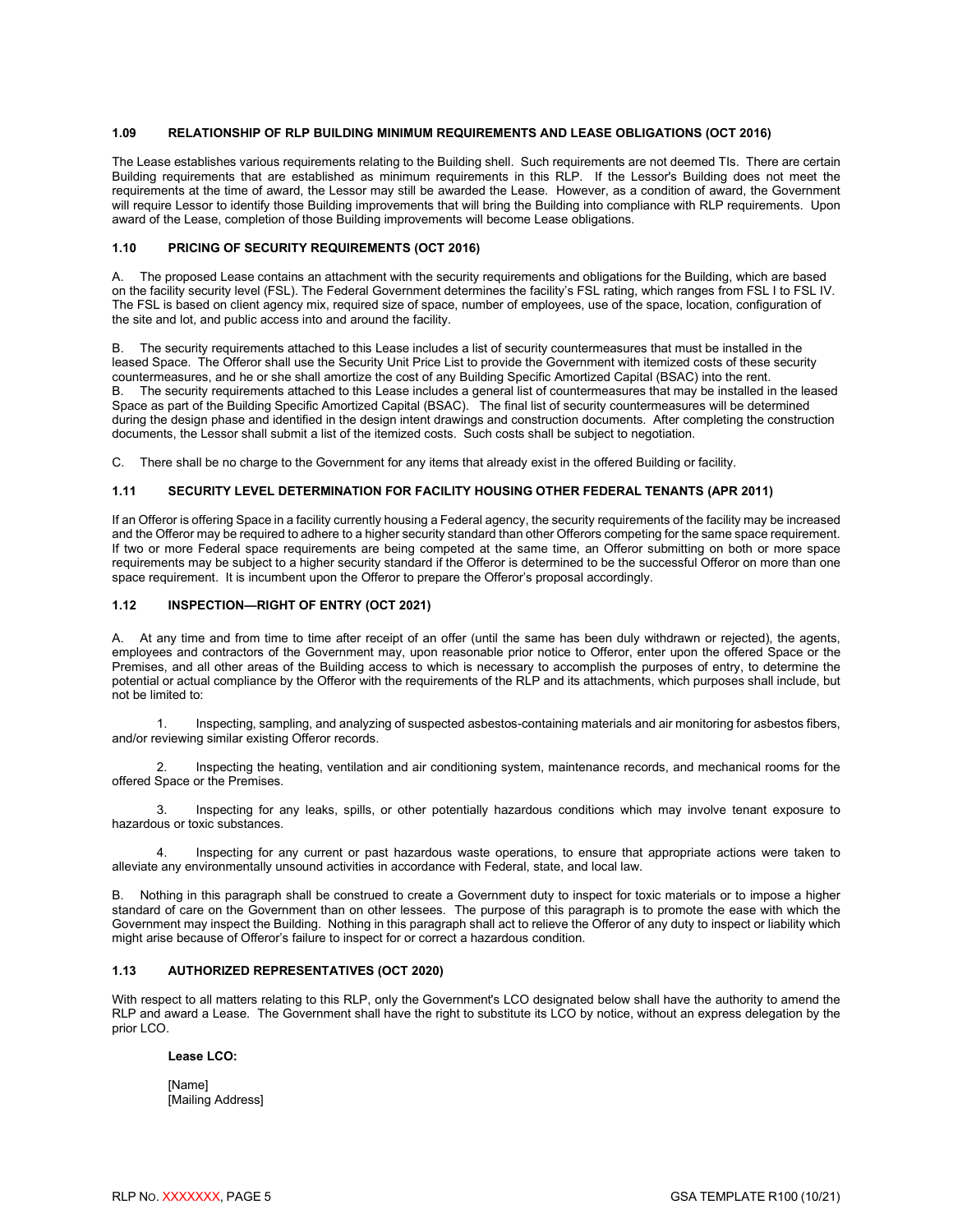[Office Phone] [Cell Phone] [Email Address]

As to all other matters, Offerors may contact the Alternate Government Contact designated below.

#### **Alternate Government Contact:**

[Name] [Mailing Address] [Office Phone] [Cell Phone] [Email Address]

#### <span id="page-8-0"></span>**1.14 BROKER COMMISSION AND COMMISSION CREDIT (OCT 2020)**

A. For the purposes of this RLP, **Example 20** is the Broker) is the authorized contractor real estate broker representing GSA. The Government expects the Lessor to pay a commission to the Broker. By submitting an offer, the Offeror agrees that if the Offeror is paying a commission or fee in connection with this Lease to a listing agent, an offering agent, or broker, property manager, developer, or any other agent or representative, then the Offeror will pay a commission to the Broker to which the Broker would ordinarily be entitled consistent with local business practices, as evidenced through a brokerage agreement between the Offeror and the Broker. The commission will be negotiated between the Offeror and the Broker and will be based on a Lease term not to exceed the Firm Term of the Lease contemplated by this RLP. Commissions will not be negotiated or collected on option periods or for Lease terms beyond the Firm Term of the Lease. As part of the offer, the Offeror shall disclose all commissions and/or fees to be paid by the Offeror including both the Offeror's agent(s), broker(s), property manager, developer or any other agent or representative and the Broker. The Offeror shall enter the commission amounts for its representative and the amount to GSA's Broker in blocks 31a and 31b respectively on GSA Form 1217, Lessors Annual Cost Statement. An executed commission agreement reflecting this agreement shall be submitted with the initial offer.

B. Offerors are advised that there is a potential for a dual agency situation to arise under this procurement, whereby the Broker's Company may represent both GSA and another Offeror under this lease action. By submitting an offer, the Offeror acknowledges the potential for a dual agency situation. Should there be an actual dual agency, the Broker will notify all Offerors of the actual dual agency and request written acknowledgement statements from all Offerors.

C. For the benefit of the Government, the Broker has agreed to forego a percentage of any commission that it is entitled to receive in connection with the contemplated Lease. This amount shall be specifically set forth at time of lease award. The resulting total dollar value of the foregone commission (the Commission Credit) shall be applied in equal monthly amounts against rental payments due and owing under the Lease. The rental amount payable shall be reduced by the Commission Credit at the commencement of the Lease, over the minimum number of months that will not exceed the monthly shell rental, until the Commission Credit has been fully recaptured. The parties agree to execute a Lease Amendment setting forth the full nature, extent, terms, and conditions of commissions paid to the Broker and the Commission Credit to be applied against the Government's rental payment obligations under the Lease. Commissions and/or credits shall be treated as confidential financial information and Offerors will refrain from public disclosure or using the information for any other purpose than that for which it was furnished without consent of the GSA LCO.

D. For purposes of price evaluation, the Commission Credit shall be treated as a deduction from the rent in accordance with the Method of Award. The amount of any commission paid to the Broker shall not be considered separately as part of this price evaluation since the value of the commission is included in the rental consideration.

#### <span id="page-8-1"></span>**1.15 NORTH AMERICAN INDUSTRY CLASSIFICATION SYSTEM (NAICS) CODE AND SMALL BUSINESS SIZE STANDARD (OCT 2020)**

A. The North American Industry Classification System (NAICS) code for this acquisition is 531120, unless the real property is selfstorage (#531130), land (#531190), or residential (#531110).

B. The small business size standard for the applicable NAICS code is found [HTTPS://WWW.SBA.GOV/SIZE-STANDARDS/.](https://www.sba.gov/size-standards/)

#### <span id="page-8-2"></span>**1.16 UNIQUE ENTITY IDENTIFIER (OCT 2021)**

*Unique entity identifier* means a number or other identifier used to identify a specific commercial, nonprofit, or Government entity. See [WWW.SAM.GOV](http://www.sam.gov/) for the designated entity for establishing unique entity identifiers. If an offeror does not have a unique entity identifier, it should contact the entity designated at www.sam.gov for establishment of the unique entity identifier directly to obtain one.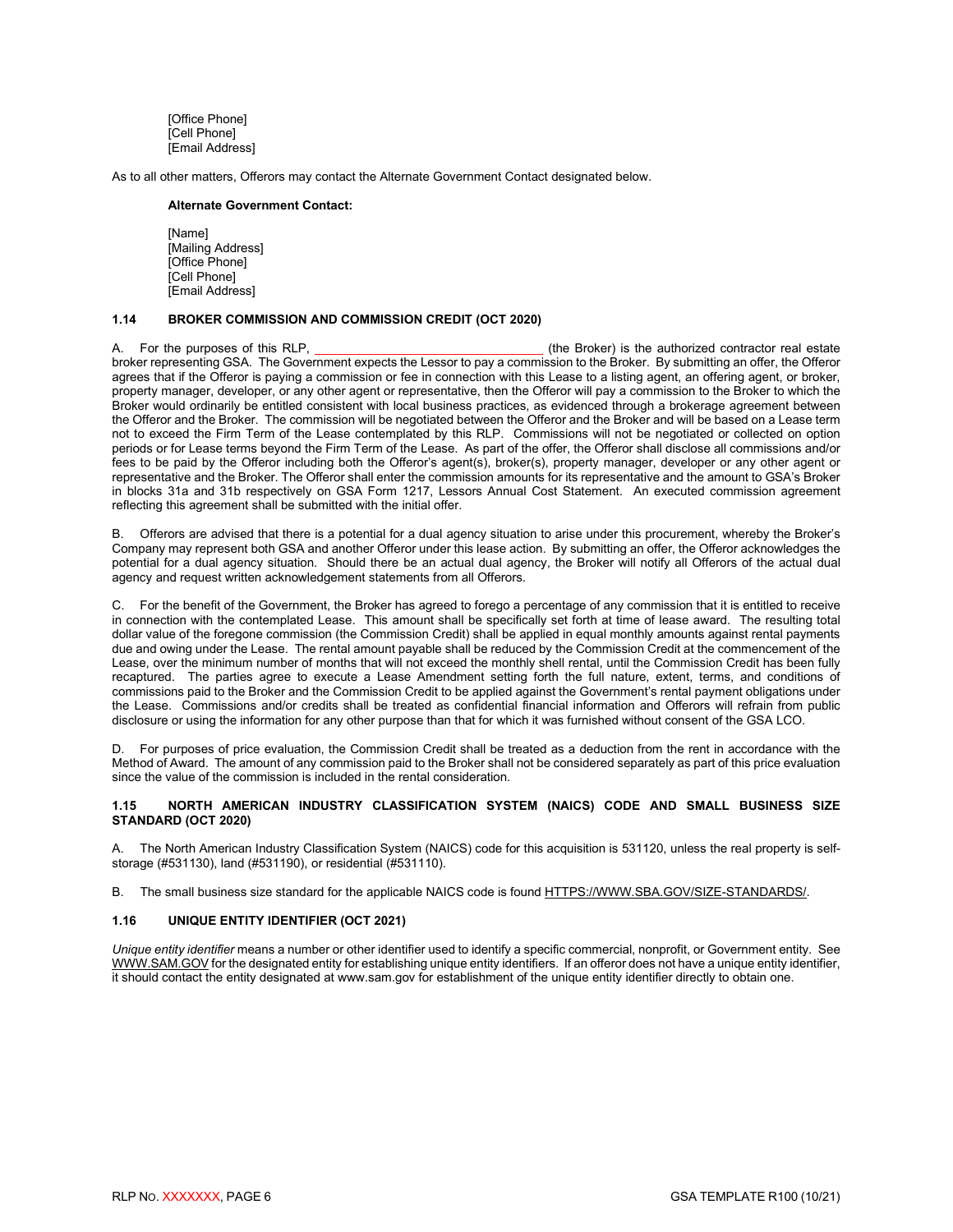#### <span id="page-9-0"></span>**SECTION 2 ELIGIBILITY AND PREFERENCES FOR AWARD**

#### <span id="page-9-1"></span>**2.01 EFFICIENCY OF LAYOUT (AUG 2011)**

A. In order to be acceptable for award, the offered Space must provide for an efficient layout as determined by the LCO.

B. To demonstrate potential for efficient layout, GSA may request the Offeror to provide a test fit layout at the Offeror's expense. The Government will advise the Offeror if the test fit layout demonstrates that the Government's requirement cannot be accommodated within the Space offered. The Offeror will have the option of increasing the ABOA square footage offered, if it does not exceed the maximum ABOA square footage in this RLP offer package. If the Offeror is already providing the maximum ABOA square footage and cannot house the Government's space requirements efficiently, then the Government will advise the Offeror that the offer is unacceptable.

#### <span id="page-9-2"></span>**2.02 FLOOD PLAINS (OCT 2021)**

A Lease will not be awarded for any offered Property located within a 100-year floodplain unless the Government has determined that there is no practicable alternative. An Offeror may offer less than its entire site in order to exclude a portion of the site that falls within a floodplain, so long as the portion offered meets all the requirements of this RLP and does not impact the Government's full use and enjoyment of the Premises. If an Offeror intends that the offered Property that will become the Premises for purposes of this Lease will be something other than the entire site as recorded in tax or other property records the Offeror shall clearly demarcate the offered Property on its site plan/map submissions and shall propose an adjustment to property taxes on an appropriate pro rata basis. For such an offer, the Government may determine that the offered Property does not adequately avoid development in a 100-year floodplain.

In addition, a Lease will not be awarded for any offered Property adjacent to 100-year floodplain, where such an adjacency would, as determined by the Government, restrict ingress or egress to the Premises in the event of a flood, unless there is no practicable alternative.

#### <span id="page-9-3"></span>**2.03 SEISMIC SAFETY – MODERATE SEISMICITY (OCT 2021)**

- A. The Government intends to award a Lease to an Offeror of a Building that is in compliance with the Seismic Standards. If an offer is received which is in compliance with the Seismic Standards and the other requirements of this RLP, then other offers which do not comply with the Seismic Standards will not be considered. If none of the offers is in compliance with the Seismic Standards, the LCO will make the award to the Offeror whose offer meets the other requirements of this RLP and provides the best value to the Government, taking into account price, seismic safety and any other award factors specified in this RLP.
- B. An offered Building will be considered to be in compliance with the Seismic Standards if it meets one of the following conditions:
	- 1. The offer includes a representation that the Building will have less than 10,000 ABOA SF of Space leased to the Federal Government upon commencement of the lease term (Seismic Form D),
	- 2. The offer includes a Seismic Certificate certifying that the Building is a Benchmark Building (Seismic Form A).
	- 3. The offer includes a Seismic Certificate based on a Tier I Evaluation showing that the Building meets the Seismic Standards (Seismic Form B). The submission must include the checklists and backup calculations from the Tier 1 Evaluation.
	- 4. The offer includes a Seismic Certificate based on a Tier 2 or Tier 3 Evaluation showing that the Building complies with the Seismic Standards (Seismic Form B). If the certificate is based on a Tier 2 or Tier 3 Evaluation, the data, working papers, calculations and reports from the evaluation must be made available to the Government.
	- 5. The offer includes a commitment to retrofit the Building to satisfy all of the Basic Safety Objective requirements of ASCE/SEI 41 (Seismic Form C, Part 1). If the Offeror proposes to retrofit the Building, the offer must include a Tier 1 report with all supporting documents, a narrative explaining the process and scope of retrofit, and a schedule for the seismic retrofit. The Offeror shall provide a construction schedule, concept design for the seismic upgrade, and supporting documents for the retrofit, including structural calculations, drawings, specifications, and geotechnical report to the Government for review and approval prior to award. The documentation must demonstrate the seismic retrofit will meet the seismic standards and be completed within the time frame required.
	- 6. The offer includes a pre-award commitment to construct a new Building, using local building codes (Seismic Form C, Part 2).
- C. The LCO may allow an Offeror to submit a Seismic Certificate after the deadline for final proposal revisions. However, the LCO is not obligated to delay award in order to enable an Offeror to submit a Seismic Certificate.
- D. **Definitions.** For the purpose of this paragraph:
	- "ASCE/SEI 31" means the American Society of Civil Engineers standard, Seismic Evaluation of Existing Buildings. You can purchase ASCE/SEI from ASCE at (800) 548-2723 or by visiting [HTTP://WWW.ASCE.ORG/PUBLICATIONS/.](http://www.asce.org/publications/)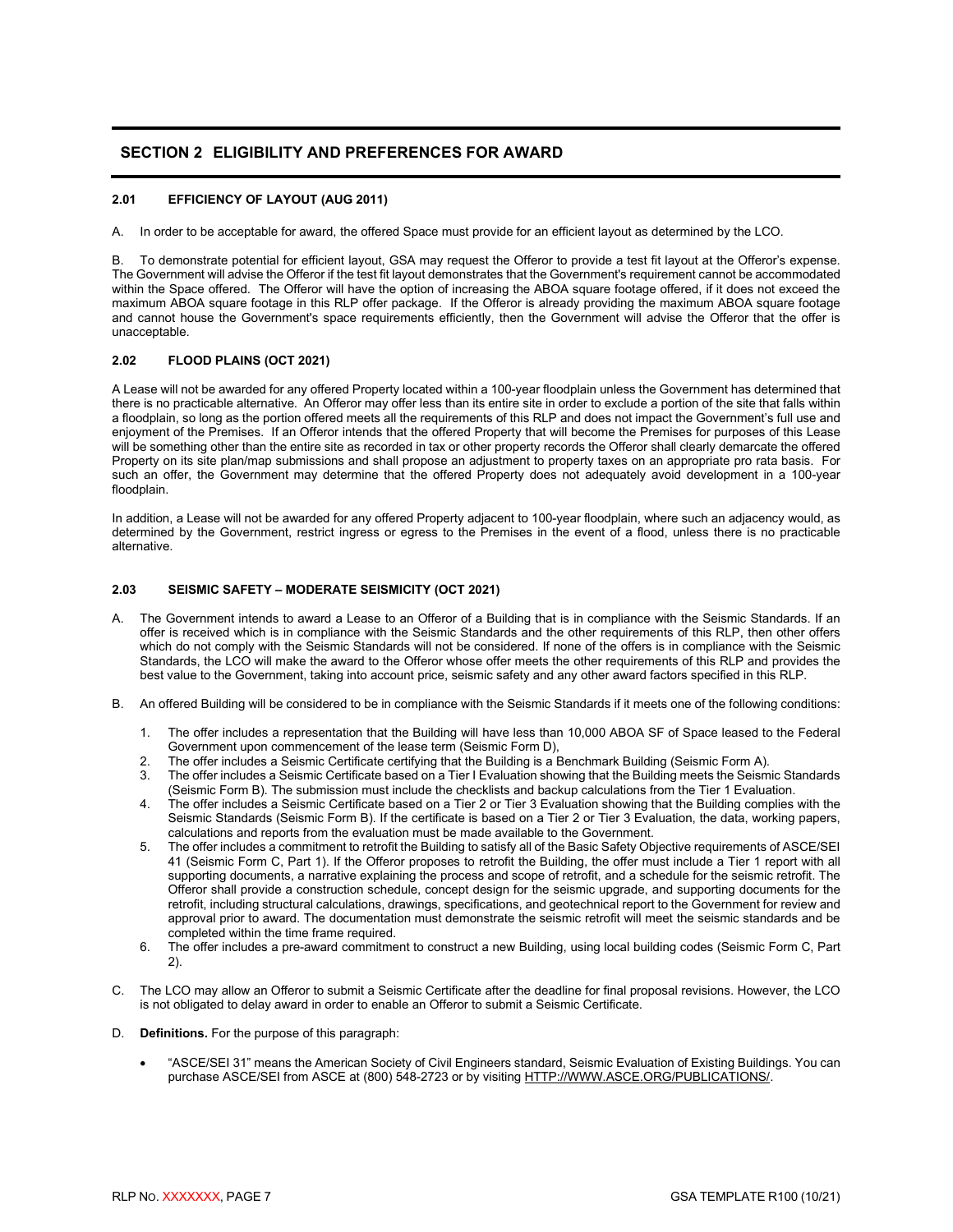- "ASCE/SEI 41" means American Society of Civil Engineers standard, Seismic Rehabilitation of Existing Buildings. You can purchase ASCE/SEI from ASCE at (800) 548-2723 or by visiting [HTTP://WWW.ASCE.ORG/PUBLICATIONS/.](http://www.asce.org/publications/)
- "Benchmark Building" means a building that was designed and built, or retrofitted, in accordance with the seismic provisions of the applicable codes specified in Section 1.3.1 of RP 8.
- Engineer" means a professional engineer who is licensed in Civil or Structural Engineering and qualified in the structural design of buildings. They must be licensed in the state where the property is located.
- "RP 8" means "*Standards of Seismic Safety for Existing Federally Owned and Leased Buildings ICSSC Recommended Practice 8 (RP 8)*," issued by the Interagency Committee on Seismic Safety in Construction as ICSSC RP 8 and the National Institute of Standards and Technology as NIST GCR 11-917-12. RP 8 can be obtained from Institute of Standards and Technology as NIST GCR 11-917-12. RP 8 can be obtained from [HTTPS://WWW.NIST.GOV/PUBLICATIONS/STANDARDS-SEISMIC-SAFETY-EXISTING-FEDERALLY-OWNED-AND-](https://www.nist.gov/publications/standards-seismic-safety-existing-federally-owned-and-leased-buildings-icssc)[LEASED-BUILDINGS-ICSSC.](https://www.nist.gov/publications/standards-seismic-safety-existing-federally-owned-and-leased-buildings-icssc)
- "Seismic Certificate" means a certificate executed and stamped by an Engineer on the appropriate Certificate of Seismic Compliance form included with this RLP together with any required attachments.
- "Seismic Standards" means the requirements of RP 8 Section 2.2 for Life Safety Performance Level in ASCE/SEI 31 or the Basic Safety Objective in ASCE/SEI 41, unless otherwise specified.
- "Tier 1 Evaluation" means an evaluation by an Engineer in accordance with Chapters 2.0 and 3.0 of ASCE/SEI 31. A Tier 1 Evaluation must include the appropriate Structural, Nonstructural and Geologic Site Hazards and Foundation Checklists.
- "Tier 2 Evaluation" means an evaluation by an Engineer in accordance with Chapter 4.0 of ASCE/SEI 31.
- "Tier 3 Evaluation" means an evaluation by an Engineer in accordance with Chapter 5.0 of ASCE/SEI 31.

#### <span id="page-10-0"></span>**2.04 SEISMIC SAFETY – HIGH SEISMICITY (OCT 2021)**

- A. The Government intends to award a Lease to an Offeror of a Building that is in compliance with the Seismic Standards. If an offer is received which is in compliance with the Seismic Standards and the other requirements of this RLP, then other offers which do not comply with the Seismic Standards must not be considered. If none of the offers is in compliance with the Standards, the LCO will make the award to the Offeror whose offer meets the other requirements of this RLP and provides the best value to the Government, taking into account price, seismic safety and any other award factors specified in this RLP.
- B. An offered Building will be considered to be in compliance with the Seismic Standards if it meets one of the following conditions:
	- 1. The offer includes a representation that the Premises will be in a one-story Building of steel light frame or wood construction with less than 3,000 ABOA SF of space in the Building (Seismic Form D).
	- 2. The offer includes a Seismic Certificate certifying that the Building is a Benchmark Building (Seismic Form A).
	- 3. The offer includes a Seismic Certificate based on a Tier I Evaluation showing that the Building meets the Seismic Standards (Seismic Form B). The submission must include the checklists and backup calculations from the Tier 1 Evaluation.
	- 4. The offer includes a Seismic Certificate based on a Tier 2 or Tier 3 Evaluation showing that the Building complies with the Seismic Standards (Seismic Form B). If the certificate is based on a Tier 2 or Tier 3 Evaluation, the data, working papers, calculations and reports from the evaluation must be made available to the Government.
	- 5. The offer includes a commitment to retrofit the Building to satisfy all of the Basic Safety Objective requirements of ASCE/SEI 41 (Seismic Form C, Part 1). If the Offeror proposes to retrofit the Building, the offer must include a Tier 1 report with all supporting documents, a narrative explaining the process and scope of retrofit and a schedule for the seismic retrofit. The Offeror shall provide a construction schedule, concept design for the seismic upgrade and supporting documents for the retrofit, including structural calculations, drawings, specifications, and geotechnical report to the Government for review and approval prior to award. The documentation must demonstrate the seismic retrofit will meet the seismic standards and be completed within the time frame required.
	- 6. The offer includes a pre-award commitment to construct a new Building, using local building codes (Seismic Form C, Part 2).
- C. The LCO may allow an Offeror to submit a Seismic Certificate after the deadline for final proposal revisions. However, the LCO is not obligated to delay award in order to enable an Offeror to submit a Seismic Certificate.
- D. **Definitions.** For the purpose of this paragraph:
	- "ASCE/SEI 31" means the American Society of Civil Engineers standard, Seismic Evaluation of Existing Buildings. You can purchase ASCE/SEI from ASCE at (800) 548-2723 or by visiting [HTTP://WWW.ASCE.ORG/PUBLICATIONS/.](http://www.asce.org/publications/)
	- "ASCE/SEI 41" means American Society of Civil Engineers standard, Seismic Rehabilitation of Existing Buildings. You can purchase ASCE/SEI from ASCE at (800) 548-2723 or by visiting [HTTP://WWW.ASCE.ORG/PUBLICATIONS/.](http://www.asce.org/publications/)
	- "Benchmark Building" means a building that was designed and built, or retrofitted, in accordance with the seismic provisions of the applicable codes specified in Section 1.3.1 of RP 8.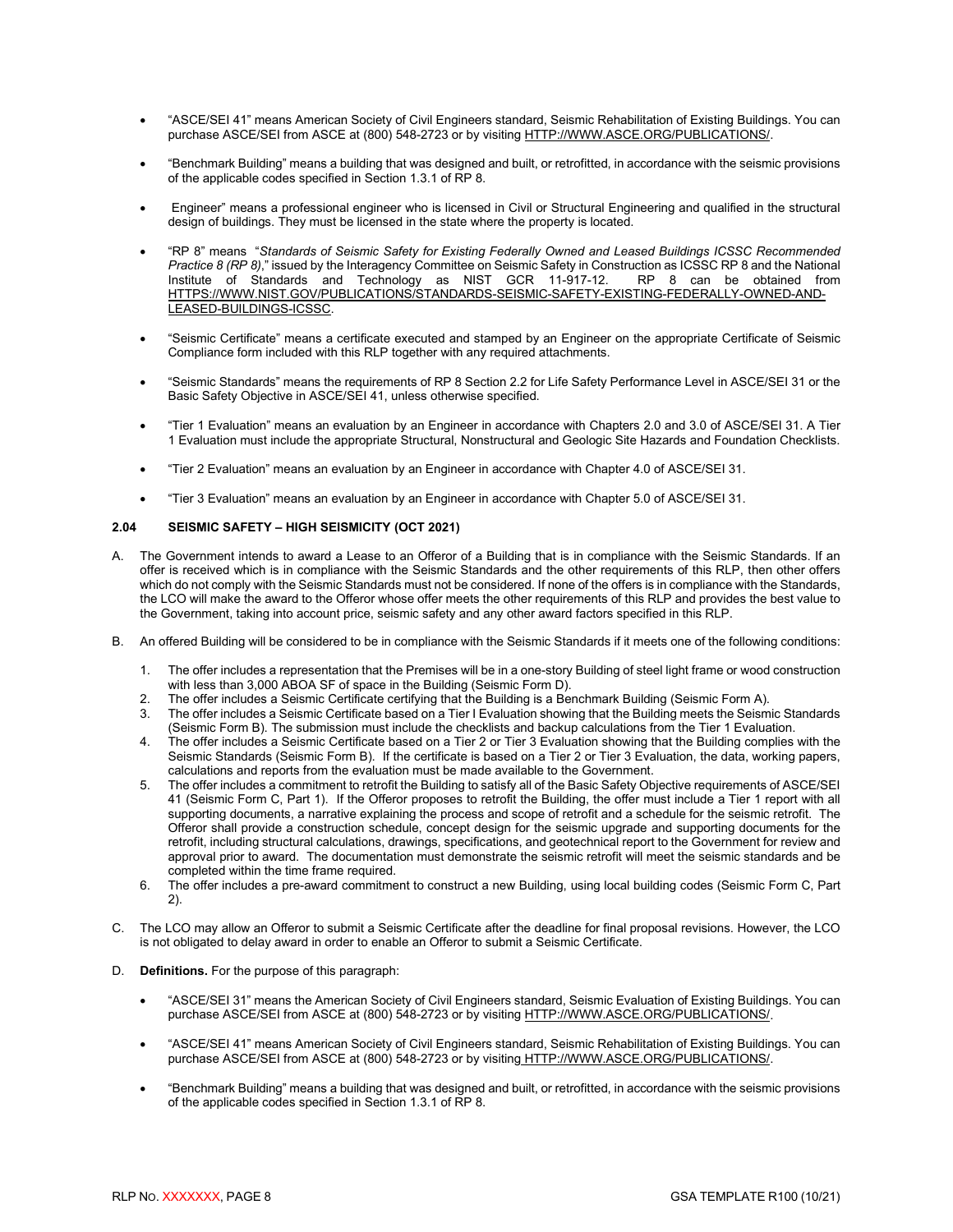- Engineer" means a professional engineer who is licensed in Civil or Structural Engineering and qualified in the structural design of buildings. They must be licensed in the state where the property is located.
- "RP 8" means "*Standards of Seismic Safety for Existing Federally Owned and Leased Buildings ICSSC Recommended Practice 8 (RP 8)*," issued by the Interagency Committee on Seismic Safety in Construction as ICSSC RP 8 and the National Institute of Standards and Technology as NIST GCR 11-917-12. RP 8 can be obtained from Institute of Standards and Technology as NIST GCR 11-917-12. RP 8 can be obtained from [HTTPS://WWW.NIST.GOV/PUBLICATIONS/STANDARDS-SEISMIC-SAFETY-EXISTING-FEDERALLY-OWNED-AND-](https://www.nist.gov/publications/standards-seismic-safety-existing-federally-owned-and-leased-buildings-icssc)[LEASED-BUILDINGS-ICSSC.](https://www.nist.gov/publications/standards-seismic-safety-existing-federally-owned-and-leased-buildings-icssc)
- "Seismic Certificate" means a certificate executed and stamped by an Engineer on the appropriate Certificate of Seismic Compliance form included with this RLP together with any required attachments.
- "Seismic Standards" means the requirements of RP 8 Section 2.2 for Life Safety Performance Level in ASCE/SEI 31 or the Basic Safety Objective in ASCE/SEI 41, unless otherwise specified.
- "Tier 1 Evaluation" means an evaluation by an Engineer in accordance with Chapters 2.0 and 3.0 of ASCE/SEI 31. A Tier 1 Evaluation must include the appropriate Structural, Nonstructural and Geologic Site Hazards and Foundation Checklists.
- "Tier 2 Evaluation" means an evaluation by an Engineer in accordance with Chapter 4.0 of ASCE/SEI 31.
- <span id="page-11-0"></span>• "Tier 3 Evaluation" means an evaluation by an Engineer in accordance with Chapter 5.0 of ASCE/SEI 31.

#### **2.05 HISTORIC PREFERENCE (SEP 2013)**

A. The Government will give preference to offers of Space in Historic Properties and/or Historic Districts following this hierarchy of consideration:

- 1. Historic Properties within Historic Districts.
- 2. Non-historic developed sites and non-historic undeveloped sites within Historic Districts.
- 3. Historic Properties outside of Historic Districts.

#### B. Definitions:

1. Determination of eligibility means a decision by the Department of the Interior that a district, site, Building, structure or object meets the National Register criteria for evaluation although the Property is not formally listed in the National Register (36 CFR 60.3(c)).

2. Historic District means a geographically definable area, urban or rural, possessing a significant concentration, linkage, or continuity of sites, Buildings, structures, or objects united by past events or aesthetically by plan or physical development. A district may also comprise individual elements separated geographically but linked by association or history (36 CFR 60.3(d)). The Historic District must be included in or be determined eligible for inclusion in the National Register of Historic Places (NRHP).

3. Historic Property means any prehistoric or Historic District, site, building, structure, or object included in or been determined eligible for inclusion in the NRHP maintained by the Secretary of the Interior (36 CFR 800.16(l)).

4. National Register of Historic Places means the National Register of districts, sites, buildings, structures and objects significant in American history, architecture, archeology, engineering and culture that the Secretary of the Interior is authorized to expand and maintain under the National Historic Preservation Act (36 CFR 60.1).

C. The offer of Space must meet the terms and conditions of this RLP package and its attachments. The LCO has discretion to accept alternatives to certain architectural characteristics and safety features defined elsewhere in this RLP package to maintain the historical integrity of an Historic Building, such as high ceilings and wooden floors, or to maintain the integrity of an Historic District, such as setbacks, floor-to-ceiling heights, and location and appearance of parking.

When award will be based on the lowest price technically acceptable source selection process, the Government will give a price evaluation preference, based on the total annual ABOA SF present value cost to the Government, to Historic Properties as follows:

1. First to suitable Historic Properties within Historic Districts, a 10 percent price preference.

If no suitable Historic Property within an Historic District is offered, or the 10 percent preference does not result in such property being the lowest price technically acceptable offer, the Government will give a 2.5 percent price preference to suitable nonhistoric developed or undeveloped sites within Historic Districts.

If no suitable, non-historic, developed, or undeveloped site within a Historic District is offered, or the 2.5 percent preference does not result in such property being the lowest price technically acceptable offer, the Government will give a 10 percent price preference to suitable Historic Properties outside of Historic Districts.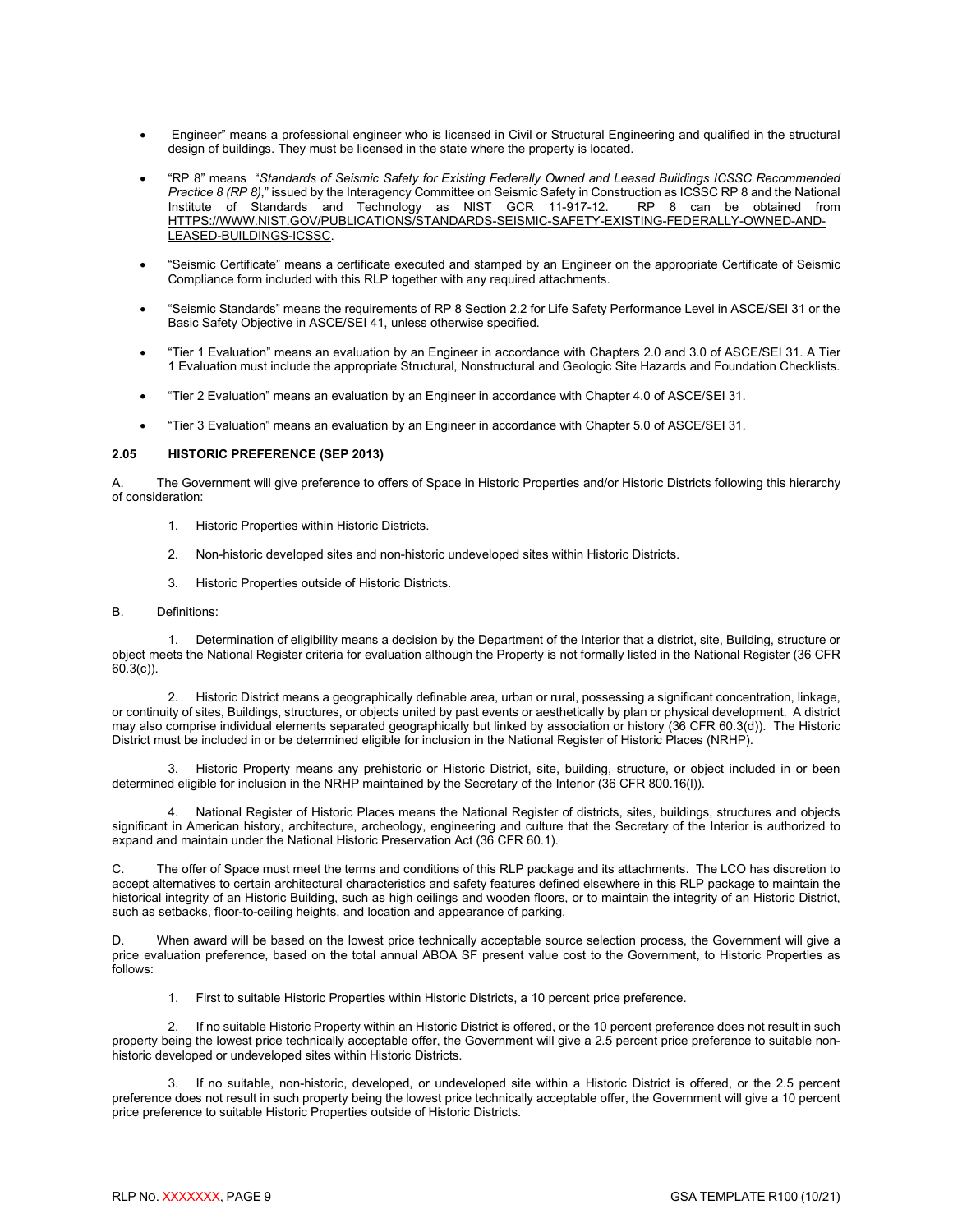4. Finally, if no suitable Historic Property outside of Historic Districts is offered, no historic price preference will be given to any property offered.

E. When award will be based on the best value tradeoff source selection process, which permits tradeoffs among price and nonprice factors, the Government will give a price evaluation preference, based on the total annual ABOA SF present value cost to the Government, to Historic Properties as follows:

1. First, to suitable Historic Properties within Historic Districts, a 10 percent price preference.

2. If no suitable Historic Property within a Historic District is offered or remains in the competition, the Government will give a 2.5 percent price preference to suitable non-historic developed or undeveloped sites within Historic Districts.

3. If no suitable, non-historic developed or undeveloped site within an Historic District is offered or remains in the competition, the Government will give a 10 percent price preference to suitable Historic Properties outside of Historic Districts.

4. Finally, if no suitable Historic Property outside of Historic Districts is offered, no historic price preference will be given to any property offered.

F. The Government will compute price evaluation preferences by reducing the price(s) of the Offerors qualifying for a price evaluation preference by the applicable percentage provided in this provision. The price evaluation preference will be used for price evaluation purposes only. The Government will award a Lease for the actual prices proposed by the successful Offeror and accepted by the Government.

G. To qualify for a price evaluation preference, Offeror must provide satisfactory documentation in their offer that their property qualifies as one of the following:

- 1. A Historic Property within a Historic District.
- 2. A non-historic developed or undeveloped site within a Historic District.
- 3. A Historic Property outside of a Historic District.

#### <span id="page-12-0"></span>**2.06 ASBESTOS (OCT 2021)**

A. Government requires space with no asbestos-containing materials (ACM), or with undamaged, nonfriable ACM. For purposes of this paragraph, "space" includes the 1) space offered for lease; 2) common building area; 3) ventilation systems and zones serving the space offered; and 4) the area above suspended ceilings and engineering space in the same ventilation zone as the space offered. Notwithstanding the preceding, if no offers are received for such space, the Government may consider space with thermal system insulation ACM (e.g., wrapped pipe or boiler lagging), which is not damaged or subject to damage by routine operations.

B. ACM is defined as any material with a trace or more of asbestos quantity present.

C. Space with ACM of any type or condition may be upgraded by the Offeror to meet conditions described in sub-paragraph A by abatement (removal, enclosure, encapsulation, or repair) of ACM not meeting those conditions. If any offer involving abatement of ACM is accepted by the Government, the successful Offeror will be required to successfully complete the abatement in accordance with OSHA, EPA, Department of Transportation (DOT), state, and local regulations and guidance prior to occupancy.

D. Management Plan and Reinspection Report Submittals. If space is offered which contains ACM, the Offeror shall submit a current asbestos-related management plan or operations and maintenance plan, along with a current asbestos re-inspection report (performed within the past 5 years) for acceptance by the Government prior to lease award. The management plan or operations and maintenance plan, and re-inspection report shall conform to generally accepted industry practice in accordance with EPA guidance.

#### <span id="page-12-1"></span>**2.07 ACCESSIBILITY (SEP 2013)**

The Lease contemplated by this RLP contains requirements for Accessibility. In order to be eligible for award, Offeror must either:

A. Verify in the Lease proposal that the Building, offered Space, and areas serving the offered Space meet the Lease accessibility requirements, or

B. Include as a specific obligation in its Lease proposal that improvements to bring the Building, offered Space, and areas serving the offered Space into compliance with Lease accessibility requirements will be completed prior to acceptance of the Space.

#### <span id="page-12-2"></span>**2.08 FIRE PROTECTION AND LIFE SAFETY (SEP 2013)**

The Lease contemplated by this RLP contains Building requirements for Means of Egress, Automatic Fire Sprinkler System, and Fire Alarm System. In order to be eligible for award, Offeror must either: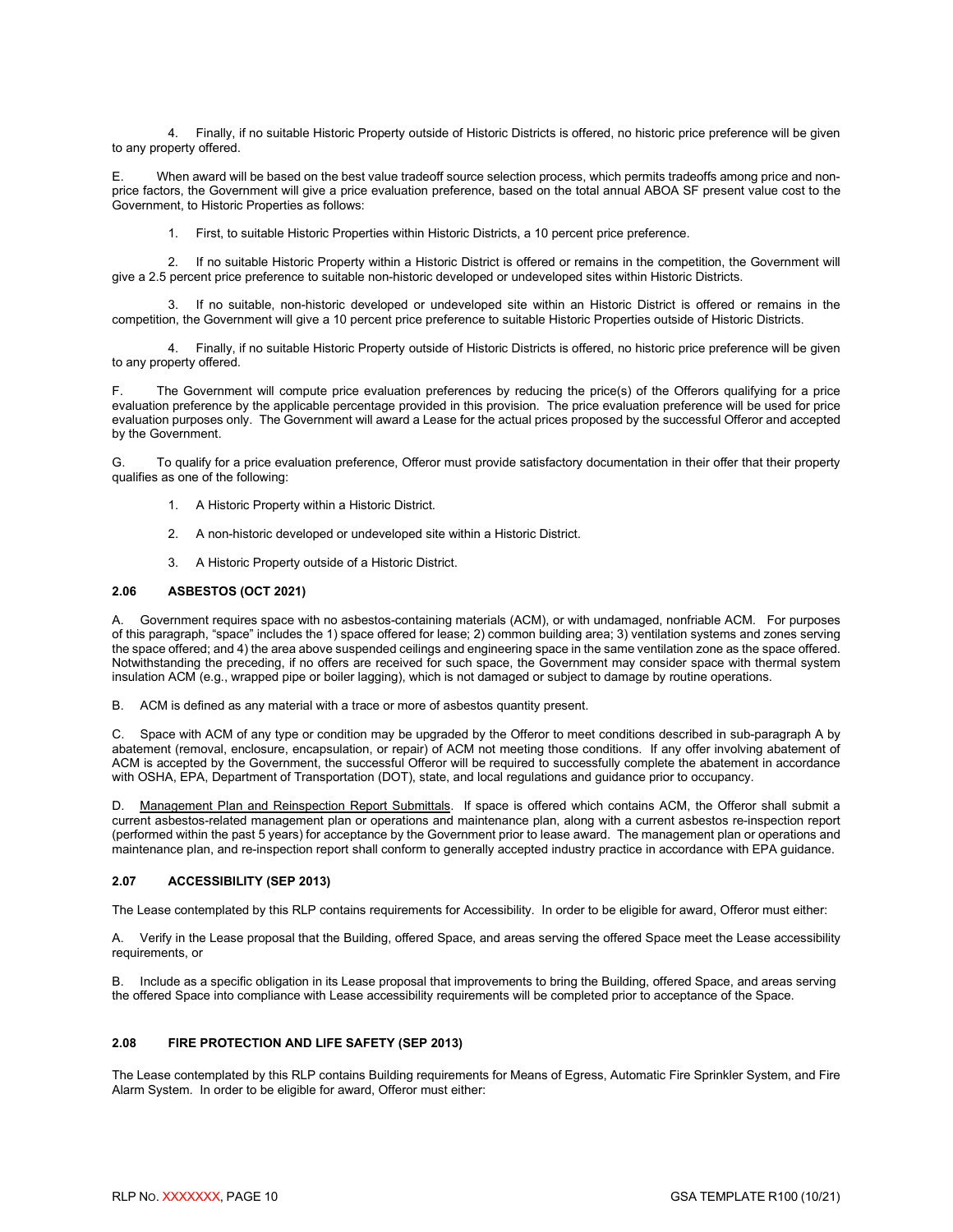A. Verify in the Lease proposal that the Building in which Space is offered meets the Means of Egress, Automatic Fire Sprinkler System, and Fire Alarm System requirements of the Lease; or

B. Include as a specific obligation in its Lease proposal that improvements to bring the Building into compliance with Lease requirements will be completed prior to acceptance of the Space.

#### <span id="page-13-0"></span>**2.09 ENERGY INDEPENDENCE AND SECURITY ACT (OCT 2021)**

A. The Energy Independence and Security Act (EISA) establishes requirements for Government leases relating to energy efficiency standards and potential cost effective energy efficiency and conservation improvements.

Unless one of the statutory exceptions listed in sub-paragraph C below applies, GSA may award a lease for a Building only if the Building has earned the ENERGY STAR® label conferred by the U.S. Environmental Protection Agency (EPA) within the most recent year prior to the due date for final proposal revisions. The term "most recent year" means that the date of award of the ENERGY STAR® label by EPA must not be more than 1 year prior to the due date of final proposal revisions. For example, an ENERGY STAR® label awarded by EPA on October 1, 2010, is valid for all lease procurements where final proposal revisions are due on or before September 30, 2011. In lieu of the above, all new Buildings being specifically constructed for the Government must achieve an ENERGY STAR® label within 18 months after occupancy by the Government. In addition, Offerors of the following Buildings shall also have up to 18 months after occupancy by the Government, or as soon thereafter as the Building is eligible for Energy Star® consideration, to achieve an Energy Star® label: 1) All existing Buildings that have had an Energy Star® label but are unable to obtain a label in the most recent year (i.e., within 12 months prior to the due date for final proposal revisions) because of insufficient occupancy; 2) Newly built Buildings that have used Energy® Star's Target Finder tool and either achieved a "Designed to Earn the Energy Star®" certification or received an unofficial score (in strict adherence to Target Finder's usage instructions, including the use of required energy modeling) of 75 or higher prior to the due date for final proposal revisions and who are unable to obtain a label in the most recent year because of insufficient occupancy; 3) An existing Building that is unable to obtain a label because of insufficient occupancy but that can produce an indication, through the use of energy modeling or past utility and occupancy data input into Energy Star's® Portfolio Manager tool or Target Finder, that it can receive an unofficial score of 75 or higher using all other requirements of Target Finder or Portfolio Manager, except for actual data from the most recent year. ENERGY STAR® tools and resources can be found at [HTTPS://WWW.ENERGYSTAR.GOV/BUILDINGS/TOOLS-AND-RESOURCES.](https://www.energystar.gov/BUILDINGS/TOOLS-AND-RESOURCES) 

C. EISA allows a Federal agency to lease Space in a Building that does not have an ENERGY STAR® Label if:

1. No Space is offered in a Building with an ENERGY STAR® Label that meets RLP requirements, including locational needs;

2. The agency will remain in a Building it currently occupies;

3. The Lease will be in a Building of historical, architectural, or cultural significance listed or eligible to be listed on the National Register of Historic Places; or

4. The Lease is for 10,000 RSF or less.

D. If one or more of the statutory exceptions applies, and the offered Space is not in a Building that has earned the ENERGY STAR® Label within one year prior to the due date for final proposal revisions, Offerors are required to include in their lease proposal an agreement to renovate the Building for all energy efficiency and conservation improvements that it has determined would be cost effective over the Firm Term of the Lease, if any, prior to acceptance of the Space (or not later than one year after the Lease Award Date of a succeeding or superseding lease). Such improvements may consist of, but are not limited to, the following:

1. Heating, Ventilating, and Air Conditioning (HVAC) upgrades, including boilers, chillers, and Building Automation System (BAS)/Monitoring**/**Control System (EMCS).

- 2. Lighting Improvements.
- 3. Building Envelope Modifications.

**NOTE:** Additional information can be found on http:/**/**www.gsa.gov**/**leasing under "Green Leasing."

E. The term "cost effective" means an improvement that will result in substantial operational cost savings to the landlord by reducing electricity or fossil fuel consumption, water, or other utility costs. The term "operational cost savings" means a reduction in operational costs to the landlord through the application of Building improvements that achieve cost savings over the Firm Term of the Lease sufficient to pay the incremental additional costs of making the Building improvements.

F. Instructions for obtaining an ENERGY STAR® Label are provided at http://www.energystar.gov/buildings/facility-owners-andmanagers/existing-buildings/earn-recognition/energy-star-certification (use "Portfolio Manager" to apply). ENERGY STAR® tools and resources can be found at [HTTPS://WWW.ENERGYSTAR.GOV/BUILDINGS/TOOLS-AND-RESOURCES.](https://www.energystar.gov/BUILDINGS/TOOLS-AND-RESOURCES) The ENERGY STAR®<br>Building Upgrade Manual (http://www.energystar.gov/buildings/facility-owners-and-managers/existing-buildings/save-(http://www.energystar.gov/buildings/facility-owners-and-managers/existing-buildings/saveenergy/comprehensive-approach/energy-star) and Building Upgrade Value Calculator (http://www.energystar.gov/buildings/toolsand-resources/building-upgrade-value-calculator) are tools which can be useful in considering energy efficiency and conservation improvements to Buildings.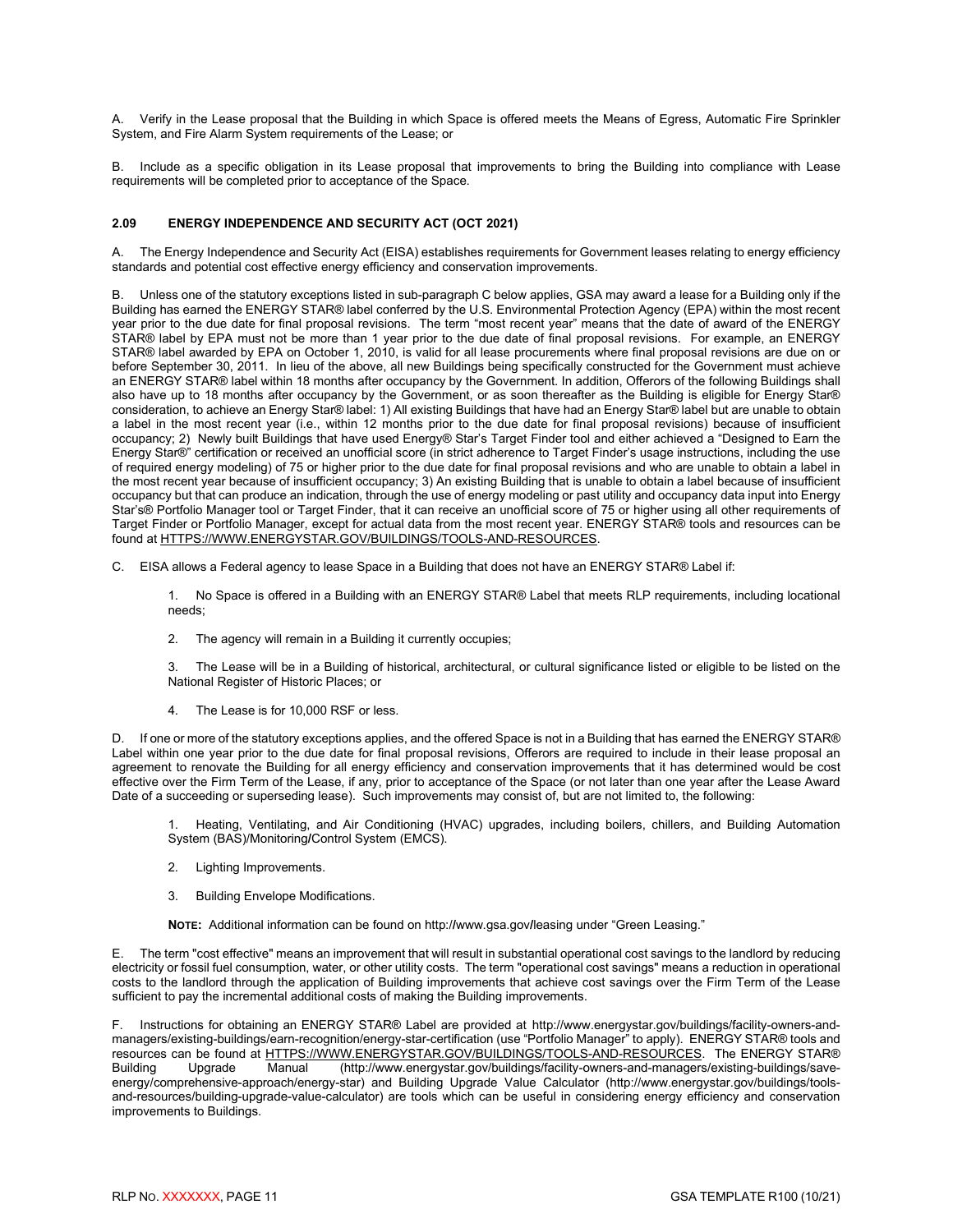G. If one or more of the statutory exceptions applies, and the offered Space is not in a Building that has earned the ENERGY STAR® Label within one year prior to the due date for final proposal revisions, the successful Offeror will be excused from performing any agreed-to energy efficiency and conservation renovations, and benchmarking with public disclosure (as provided in (I) below, if it obtains the ENERGY STAR® Label prior to the Government's acceptance of the Space (or not later than one year after the Lease Award Date for succeeding and superseding leases).

H. If no improvements are proposed, the Offeror must demonstrate to the Government using the ENERGY STAR® Online Tools why no energy efficiency and conservation improvements are cost effective. If such explanation is unreasonable, the offer may be rejected.

I. As described in Section 3 of the Lease, successful Offerors meeting one of the statutory exceptions above must agree to benchmark and publicly disclose the Building's current ENERGY STAR® score, using EPA's Portfolio Manager online software application. See the Lease for additional details.

J. All new Buildings being specifically constructed for the Government must achieve the ENERGY STAR® Label within 18 months after occupancy by the Government.

K. As part of the cost effective upgrades specified under sub-paragraph D above, existing lighting systems must be upgraded to meet or exceed the stated lighting specifications in the Lease unless, with respect to upgrades otherwise in excess of the minimum stated requirements, Offeror can demonstrate, using the Building Upgrade Value Calculator discussed above, that such additional upgrades are not cost effective over the Firm Term of the Lease.

#### <span id="page-14-0"></span>**2.10 ENVIRONMENTAL CONSIDERATIONS (SEP 2013)**

A. The Government requests space with no known hazardous conditions or recognized environmental conditions that would pose a health and safety risk or environmental liability to the Government.

B. Upon request by the Government, Offeror must provide all known previous use of the Building.

C. Offeror must indicate in its written offer any known hazardous conditions or environmental releases with/from the offered Space, Building or Property.

#### <span id="page-14-1"></span>**2.11 DUE DILIGENCE AND NATIONAL ENVIRONMENTAL POLICY ACT REQUIREMENTS - RLP (SEP 2014)**

#### A. Environmental Due Diligence

1. At the direction of the LCO, the Offeror must provide, at the Offeror's sole cost and expense, a current Phase I Environmental Site Assessment (ESA), using the American Society for Testing and Materials (ASTM) Standard E1527-13 and timeline, as such standard may be revised from time to time. In accordance with ASTM standards, the study must be performed by an environmental professional with qualifications that meet ASTM standards. This Phase I ESA must be prepared with a focus on the Government being the "user" of the Phase I, as the term "user" is defined in E1527-13. Failure to submit the required study may result in dismissal from consideration.

2. If the Phase I ESA identifies any recognized environmental conditions (RECs), the Offeror will be responsible for addressing such RECs, at its sole cost and expense, including performing any necessary Phase II ESA (using ASTM Standard E1903-11), performing any necessary cleanup actions in accordance with federal and state standards and requirements and submitting a proposed schedule for complying with these obligations. The Government will evaluate whether the nature of any of the RECs, the results of the Phase II, any completed cleanup, and the proposed schedule meet the Government's needs.

#### B. National Environmental Policy Act

1. While the Offeror is responsible for performing all environmental due diligence studies of the offered Property, the Government is responsible for compliance with NEPA, whether in whole or in part, on its own or with the assistance of the Offerors. NEPA requires federal agencies to consider the effects of their actions on the quality of the human environment as part of the federal decision making process and, to that end, the Government's obligations may, and in some cases will, be augmented by the Offerors as described in greater detail in the RLP.

2. The Government may either request information from the Offerors to help it meet its obligations under NEPA or share information provided in response to this provision with federal, state and local regulatory agencies as part of its compliance responsibilities under NEPA and other applicable federal, state and local environmental laws and regulations. Further consultation with these regulatory agencies may be necessary as part of the NEPA process.

3. The Offerors are advised that the Government may be required to release the location of each offered site and other building specific information in public hearings or in public NEPA documents. By submitting an offer in response to this RLP and without the need for any further documentation, the Offeror acknowledges and consents to such release.

4. The Government reserves the right to reject any offer where (i) the NEPA-related documentation provided by the Offeror for the offered Property is inadequate, (ii) the offer entails unacceptably adverse impacts on the human environment, (iii) the identified adverse impacts cannot be readily mitigated, or (iv) the level of NEPA analysis is more extensive than is acceptable to the Government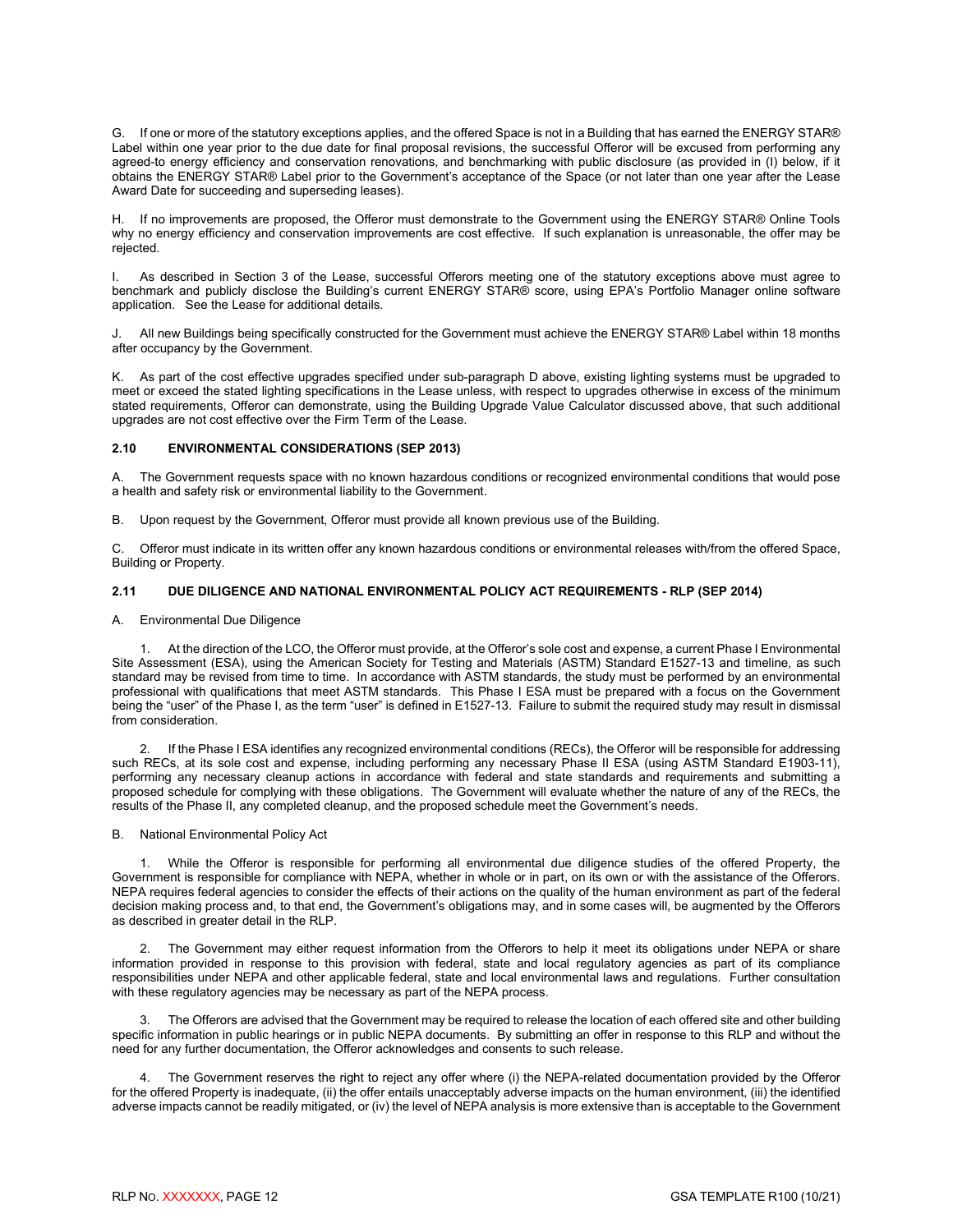(*e.g.*, offers must be of a nature that would allow NEPA to be satisfied by preparation of a Categorical Exclusion (CATEX) NEPA study or an Environmental Assessment (EA) with or without mandatory mitigation).

5. An Offeror must allow the Government access to the offered Property to conduct studies in furtherance of NEPA compliance. This requires research and field surveys to assess the potential impacts to the natural, social and cultural environments. Any recent studies previously conducted by the Offeror may be submitted to be included in the NEPA process.

6. The Government will not proceed with Lease award until the NEPA process is complete as evidenced by the Government's issuance of a completed CATEX, EA or Environmental Impact Statement. Upon Lease award, any mitigation measures, whether optional or mandatory, identified and adopted by the Government will become Lease obligations. All costs and expenses for development of design alternatives, mitigation measures and review submittals for work to be performed under the Lease will be the sole responsibility of Lessor.

#### <span id="page-15-0"></span>**2.12 NATIONAL HISTORIC PRESERVATION ACT REQUIREMENTS - RLP (OCT 2020)**

The Government is responsible for complying with section 106 of the National Historic Preservation Act of 1966, as amended, 54 U.S.C. § 306108 (Section 106). Section 106 requires federal agencies to consider the effects of their actions on historic properties prior to expending any federal funds on the undertaking. The Government is responsible for identifying whether any historic properties exist in, on, under, or near the offered Property that could be affected by the leasing action. Historic properties include both abovegrade (*i.e.*, buildings and historic districts) and below-grade

(*i.e.*, archeological sites) resources. The Government is responsible for assessing effects to identified historic properties and for consulting with the State Historic Preservation Officer (SHPO), the Tribal Historic Preservation Officer (THPO), if applicable, any local Historic Preservation or Landmarks Commission, and other interested parties, if applicable, in accordance with the implementing regulations set forth at 36 C.F.R. part 800 (Protection of Historic Properties).

B. An Offeror must allow the Government access to the offered Property to conduct studies in furtherance of the Section 106 compliance. This requires research and field surveys to assess the potential presence of historic properties that may be affected by construction activity, both above- and below-grade. Compliance also may require below-grade testing to determine the presence of archeological resources and possible artifact recovery, recordation and interpretation mitigation measures.

C. Demolition or destruction of a historic property by an Offeror in anticipation of an award of a Government lease may disqualify the Offeror from further consideration.

D. The Government reserves the right to reject any offer where documentation for the offered Property is inadequate or otherwise indicates preservation concerns or adverse effects to historic properties that cannot be reasonably mitigated.

E. If the Government determines that the leasing action could affect historic property, the Offeror of any Property that the Government determines could affect historic property will be required to retain, at its sole cost and expense, the services of a preservation architect who meets or exceeds the *Secretary of the Interior's Professional Qualifications Standards for Historic Architecture*, as amended and annotated and previously published in the Code of Federal Regulations, 36 C.F.R. part 61, and the *GSA's Qualification Requirements for Preservation Architects and Other Specialists*. These standards are available at: [HTTPS://WWW.GSA.GOV/REAL-ESTATE/HISTORIC-PRESERVATION/HISTORIC-PRESERVATION-POLICY-](https://www.gsa.gov/real-estate/historic-preservation/historic-preservation-policy-tools/preservation-tools-resources/proof-of-competency-other-documentation)

[TOOLS/PRESERVATION-TOOLS-RESOURCES/PROOF-OF-COMPETENCY-OTHER-DOCUMENTATION.](https://www.gsa.gov/real-estate/historic-preservation/historic-preservation-policy-tools/preservation-tools-resources/proof-of-competency-other-documentation) The preservation architect will be responsible for developing preservation design solutions and project documentation required for review by the Government, the SHPO, the THPO, if applicable, and other consulting parties in accordance with Section 106. For Tenant Improvements and other tenant-driven alterations within an existing historic building, the preservation architect must develop contextsensitive design options consistent with the *Secretary of the Interior's Standards for the Treatment of Historic Properties*. Where new construction or exterior alterations, or both, are located within a historic district, may be visible from historic properties or may affect archeological resources, compliance may require tailoring the design of the improvements to be compatible with the surrounding area. Design review may require multiple revised submissions, depending on the complexity of the project and potential for adverse effects to historic properties, to respond to comments from the Government and the other consulting parties. Within GSA, the Regional Historic Preservation Officer is solely responsible for corresponding with the SHPO, the THPO, if applicable, and any other consulting party. All design costs and expenses relating to satisfying the requirements of this paragraph will be borne solely by the Offeror.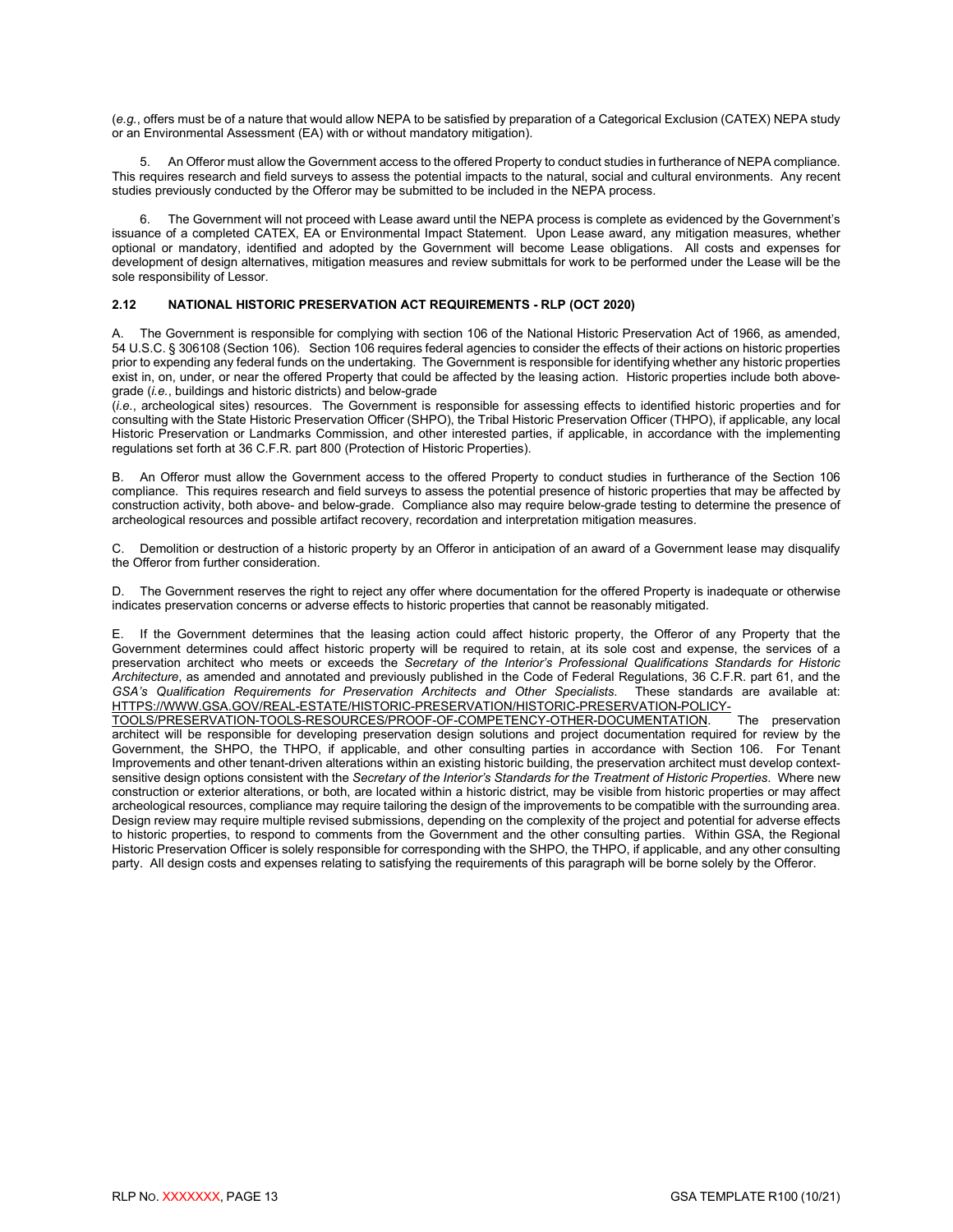#### <span id="page-16-0"></span>**SECTION 3 HOW TO OFFER**

#### <span id="page-16-1"></span>**3.01 GENERAL INSTRUCTIONS (JUN 2012)**

Offeror shall prepare a complete offer, using the forms provided with this RLP, and submit the completed lease proposal package to the Government as indicated below.

#### <span id="page-16-2"></span>**3.02 RECEIPT OF LEASE PROPOSALS (OCT 2021)**

#### A. Online method - Submission through Lease Offer Platform (LOP):

Unless otherwise authorized by the LCO or his/her designated representative, offers may only be submitted electronically to GSA using the Lease Offer Platform/Requirement Specific Acquisition Platform (LOP/RSAP) located at https://lop.gsa.gov/RSAP. LOP enables Offerors to electronically offer space for lease to the Federal Government. The offer submission process is web-enabled, allowing all registered participants to submit and update offers to lease space to the Government in response to a single RLP for a specific space requirement.

2. In order to be considered for award, offers conforming to the requirements of the RLP shall be submitted through LOP/RSAP no later than **[date], [time] [time zone]**.

3. Offerors must submit all documentation identified in this RLP using the LOP/RSAP Application. The LOP/RSAP generates the Lessor's Annual Cost Statement (GSA Form 1217) and Proposal to Lease Space (GSA Form 1364) based on the entered data. These auto-populated forms are available for review at the end of the Application workflow and should be uploaded by the Offeror as part of his/her offer; there is no need for the Offeror to manually complete the attached blank version of these two forms. Any subsequent revisions to offer documents must be submitted through the LOP platform. There is no paper-based submission process under this RLP and paper submissions will not be considered, unless otherwise authorized by the LCO.

B. There will be no public opening of offers, and all offers will be confidential until the Lease has been awarded. However, the Government may release proposals outside the Government such as to support contractors to assist in the evaluation of offers. Such Government contractors shall be required to protect the data from unauthorized disclosure.

A. Traditional method – Paper, E-mail:

1. Offeror is authorized to transmit its lease proposal as an attachment to an email. Offeror's email shall include the name, address and telephone number of the Offeror, and identify the name and title of the individual signing on behalf of the Offeror. Offeror's signed lease proposal must be saved in a generally accessible format (such as portable document format (pdf)), which displays a visible image of all original document signatures, and must be transmitted as an attachment to the email. Only emails transmitted to, and received at, the GSA email address identified in the RLP will be accepted. Offeror submitting a lease proposal by email shall retain in its possession, and make available upon GSA's request, its original signed proposal. Offeror choosing not to submit its proposal via email may still submit its lease proposal by United States mail or other express delivery service of Offeror's choosing.

In order to be considered for award, offers conforming to the requirements of the RLP shall be received in one of the following ways:

a) No later than **[time] [time zone**] on the date specified below at the following designated office and address:

Date:

Office:

Address:

b) No later than **[time] [time zone]** on the date specified below at the following email address:

Date: Email Address:

3. Offers sent by United States mail or hand delivered (including delivery by commercial carrier) shall be deemed late if delivered to the address of the office designated for receipt of offers after the date and time established for receipt of offers.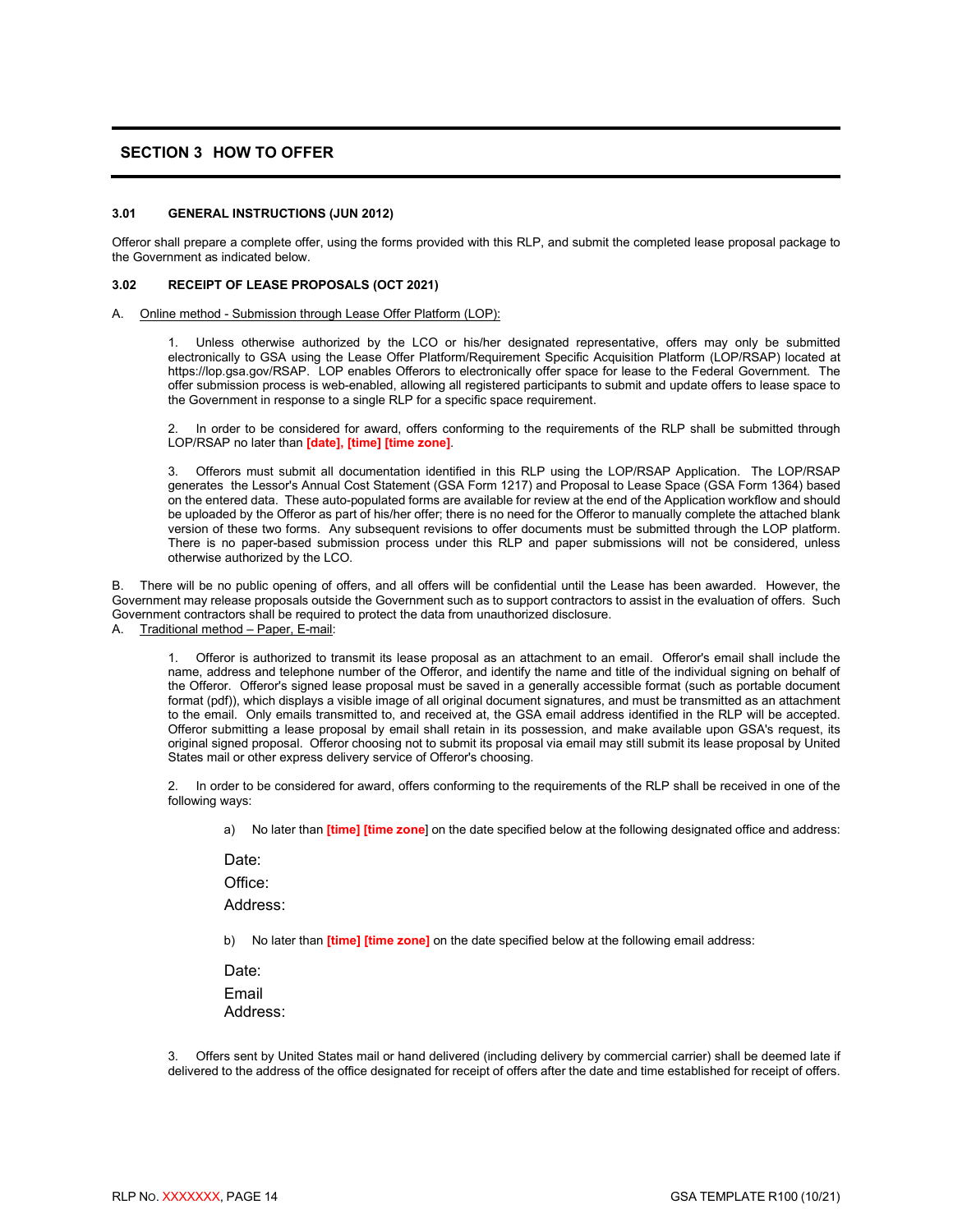4. Offers transmitted through email shall be deemed late if received at the designated email address after the date and time established for receipt of offers unless it was received at the initial point of entry to the Government infrastructure not later than 5:00 p.m. one Working Day prior to the date specified for receipt of proposals.

5. Offers delivered through any means authorized by the RLP may be also deemed timely if there is acceptable evidence to establish that it was received at the Government installation designated for receipt of proposals and was under the Government's control prior to the time set for receipt of proposals; or if it was the only proposal received.

#### <span id="page-17-0"></span>**3.03 PRICING TERMS (OCT 2021)**

Offeror shall provide the following pricing information with its offer:

- A. GSA Form 1217, Lessor's Annual Cost Statement. Complete all sections of the 1217.
- B. GSA Form 1364, Proposal to Lease Space. Complete all sections of the 1364, including, but not limited to:
	- 1. A fully serviced Lease rate (gross rate) per ABOA and RSF, clearly itemizing the total Building shell rental, TI rate, Building Specific Amortized Capital (BSAC) rate, operating costs, and parking (itemizing all costs of parking above base local code requirements or otherwise already included in shell rent).
	- 2. Improvements. All improvements in the base Building, lobbies, common areas, and core areas shall be provided by the Lessor, at the Lessor's expense. This Building shell rental rate shall also include, but is not limited to, property financing (exclusive of TIs and BSAC), insurance, taxes, management, profit, etc., for the Building. The Building shell rental rate shall also include all basic Building systems and common area buildout, including base Building lobbies, common areas, core areas, etc., exclusive of the ABOA Space offered as required in this RLP.
	- 3. The annual cost per ABOA and rentable square foot (RSF) for the cost of services and utilities. This equals line 27 of GSA Form 1217, Lessor's Annual Cost Statement, divided by the Building size (shown on the top of both GSA Form 1364, Proposal to Lease Space, and Form 1217) for ABOA and RSF, respectively.
	- 4. The annual rent to amortize the Tenant Improvements. Such amortization shall be expressed as a cost per ABOA and RSF per year. This shall be all alterations for the Space above the Building shell and BSAC build-out. Such alterations shall be described and identified in the drawings used to construct the Space. If the Offeror chooses to amortize the TI for a period exceeding the Firm Term of the Lease, the Offeror shall indicate the extended time in the offer. If the Government terminates the Lease after the Firm Term or does not otherwise renew or extend the term beyond the Firm Term, the Government shall not be liable for any unamortized TI costs resulting from an extended amortization period.
	- 5. The annual rent to amortize the Building Specific Amortized Capital (BSAC) costs, if any. Such amortization shall be expressed as a rate per ABOA and RSF per year. Refer to the security requirements attached to the Lease.
	- 6. A shell rate per ABOA and RSF for that portion of the lease term extending beyond the Firm Term. The rate proposed for this portion of the term shall not reflect any TIs or BSAC as they will have been fully amortized over the Firm Term.
	- 7. An hourly overtime rate for overtime use of heating and cooling, and, if applicable, Adjustment for Reduced Services. **NOTE:** Refer to the Lease document for additional guidance.
	- 8. Adjustment for Vacant Leased Premises. **NOTE:** Refer to the Lease document for additional guidance.
	- Lessor's Fees to complete Tenant Improvements. Provide a listing of proposed (i) Lessor's Project Management fee and (ii) Lessor's A/E design costs to prepare construction documents, to complete the Tenant Improvements. State the basis for determining each component, (e.g. flat fee, cost per ABOA SF, etc.). State any assumptions used to compute the dollar costs for each fee component.
	- 10. Rent concessions being offered. Indicate either on the GSA Form 1364 Proposal to Lease Space or in separate correspondence.
	- 11. Compensation (expressed as a %) to Offeror's broker and/or representative arising from an agreement between the Offeror and the Offeror's representative, agent(s), broker(s), property manager, developer, employee, or any other agent or representative in connection with the Lease contemplated herein shall be entered. If GSA is using a Tenant Representative Broker, compensation (expressed as a %) to GSA's Broker reflecting the agreement between Offeror and GSA's Broker, shall be entered.

C. <u>Security Unit Price List</u>. The Offeror shall use the Security Unit Price list to provide a cost breakdown of the security countermeasures, which were outlined in the security requirements attachment. The Security Unit Price list includes various improvements and services to be provided by the Lessor. Each item is classified as part of the shell, tenant improvements, or BSAC. There shall be no charge to the Government for any items that already exist in the offered Building or facility.

D. TI Unit Price List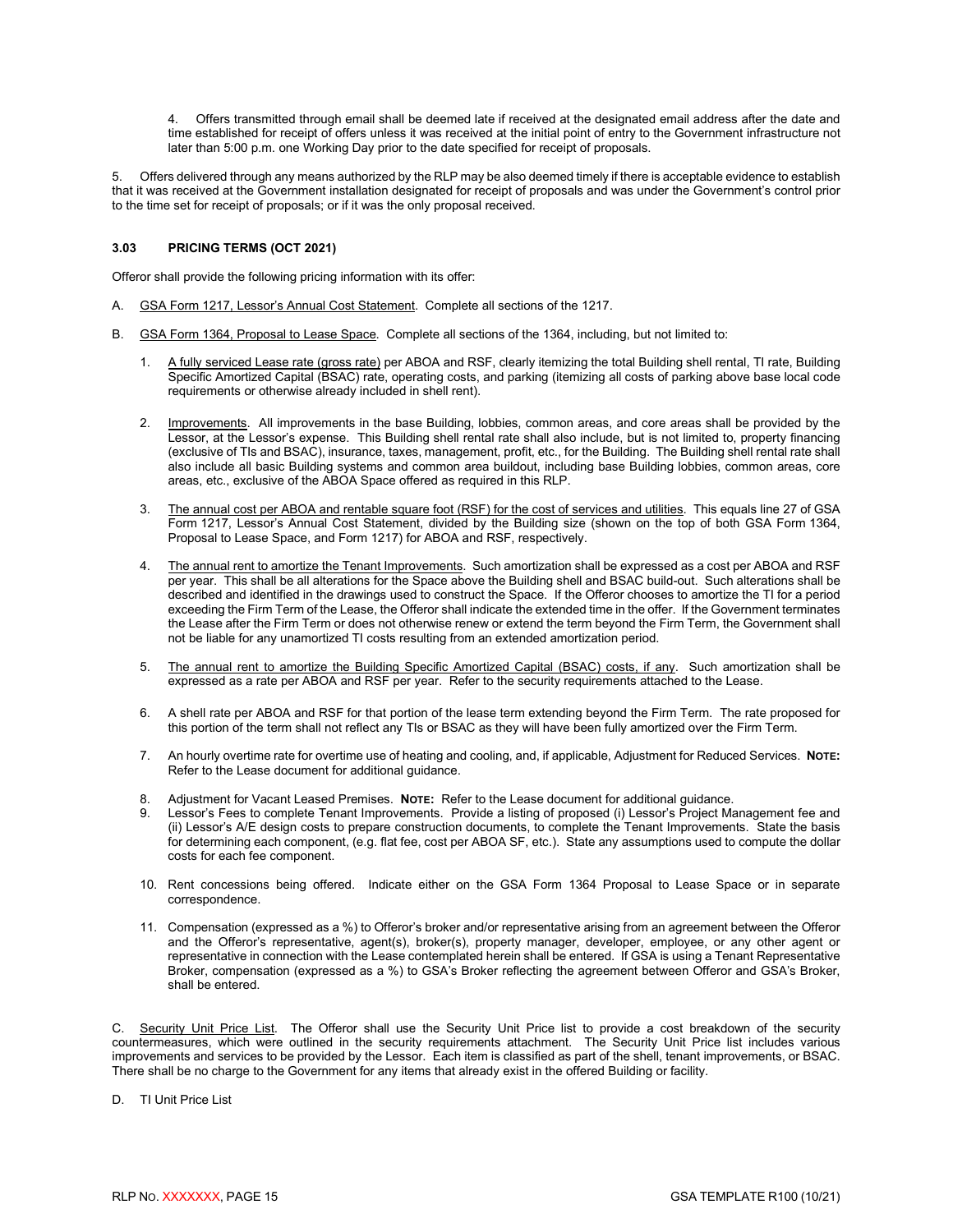E. Any Brokerage Commission Agreement between GSA's Tenant Representative and the Lessor for commissions identified in the GSA Form 1217.

#### <span id="page-18-0"></span>**3.04 BUDGET SCOREKEEPING; OPERATING LEASE TREATMENT (APR 2011)**

The Government will award a Lease pursuant to this RLP only if the Lease will score as an operating lease under Office of Management and Budget Circular A-11, Appendix B. Only offers that are compliant with operating lease limitations will be eligible for award. Offerors are obligated to provide supporting documentation at the request of the LCO to facilitate the Government's determination in this regard.

#### <span id="page-18-1"></span>**3.05 PROSPECTUS LEASE (OCT 2016)**

A. This RLP is subject to an approved Prospectus issued in accordance with 40 USC § 3307. The Government will only award a lease pursuant to this RLP if the offered rental rate does not exceed rent limitation set forth in the Prospectus. If a copy of the prospectus is not attached to the RLP, a copy may be obtained from the LCO upon request.

A. This RLP is subject to the Prospectus threshold set forth in 40 USC § 3307. The Government will award a Lease pursuant to this RLP only if the offered rental rate does not exceed the then current rent threshold. The current threshold is available from the LCO or at the GSA Web site[, HTTP://WWW.GSA.GOV,](http://www.gsa.gov/) using the keyword "prospectus."

#### <span id="page-18-2"></span>**3.06 ADDITIONAL SUBMITTALS (OCT 2021)**

Offeror shall also submit with its offer the following:

A. If the offeror is not the owner of the Property, authorization from the ownership entity to submit an offer on the ownership entity's behalf.

B. Satisfactory evidence of at least a conditional commitment of funds in an amount necessary to prepare the Space, including Shell, TI, and BSAC improvements. Such commitments shall be signed by an authorized bank officer, or other legally authorized financing official, and at a minimum shall state: amount of loan, term in years, annual percentage rate, and length of loan commitment. Alternatively, if the Offeror is self-financing, Offeror must demonstrate, to the satisfaction of the LCO, that it has adequate financial resources to self-finance the necessary improvements, e.g., income statements, cash flow statements, balance sheets, three (3) months of bank statements showing sufficient on hand stable cash reserves to fund the improvements, letter from the entity's financial officer.

THE DEFAULT LANGUAGE PROVIDES THE LCO WITH THE ABILITY TO AWARD THE LEASE TO A PROPERTY THAT DOES NOT CURRENTLY MEET THE PROPER ZONING REQUIREMENTS IF THE OFFEROR PROVIDES A PLAN FOR HOW THEY WILL MEET THE ZONING REQUIREMENTS PRIOR TO CONSTRUCTION. THE PLAN SHOULD BE INCORPORATED INTO THE LEASE AND THE REQUIREMENT FOR PROOF OF SUCCESSFUL RE-ZONING SHOULD BE ADDED TO THE LEASE PARAGRAPH "ADDITIONAL POST-AWARD FINANCIAL ND TECHNICAL DELIVERABLES." ALTERNATIVELY, THE LCO MAY MODIFY THE PARAGRAPH TO DELETE THE LAST SENTENCE AND REQUIRE THAT ZONING REQUIREMENTS MUST BE MET PRIOR TO LEASE AWARD.Evidence that the Property is zoned in compliance with local zoning laws, including evidence of variances, if any, approved by the proper local authority. If the current zoning is not in

compliance, the Offeror must submit a plan and time schedule outlining how they will obtain all necessary zoning approvals prior to construction and how long the necessary zoning approvals will take.

D. Evidence of ownership or control of Building or site. If the Offeror owns the Property being offered or has a long-term leasehold interest, the deed or lease must be submitted to the LCO evidencing the Offeror's stated interest in the Property and any encumbrances on the Property.

E. If the Offeror does not yet have a vested interest in the Property, but rather has a written agreement to acquire an interest, then the Offeror shall submit a fully executed copy of the written agreement with its offer, together with a statement from the current owner that the agreement is in full force and effect and that the Offeror has performed all conditions precedent to closing, or other form of documentation satisfactory to the LCO prior to award. These submittals must remain current. The Offeror is required to submit updated documents as required.

- F. Required Proof of Signing Authority: As a condition of lease award, the Government will require one of the following forms of proof of signing authority before the Government executes the Lease:<br>1. Corporation – Copy of Articles of Incorporation and bylaws.
	- 1. Corporation Copy of Articles of Incorporation and bylaws. In addition, a copy of the resolution, signed by the necessary directors of the corporation authorizing the corporate officer who will sign the lease to bind the corporation to the Lease.
	- 2. Partnership -- Copy of Partnership Agreement, Statement of Partnership, or Statement of Limited Partnership and evidence of authority of signatory to bind the partnership if not expressly authorized by the Partnership Agreement.
	- 3. Limited Liability Company Copy of the Articles of Organization and Operating Agreement. Also, evidence of the authority of the signing manager (if company is manager owned) or member (if the company is member managed) to sign, if not expressly authorized by the Articles of Organization and/or Operating Agreement.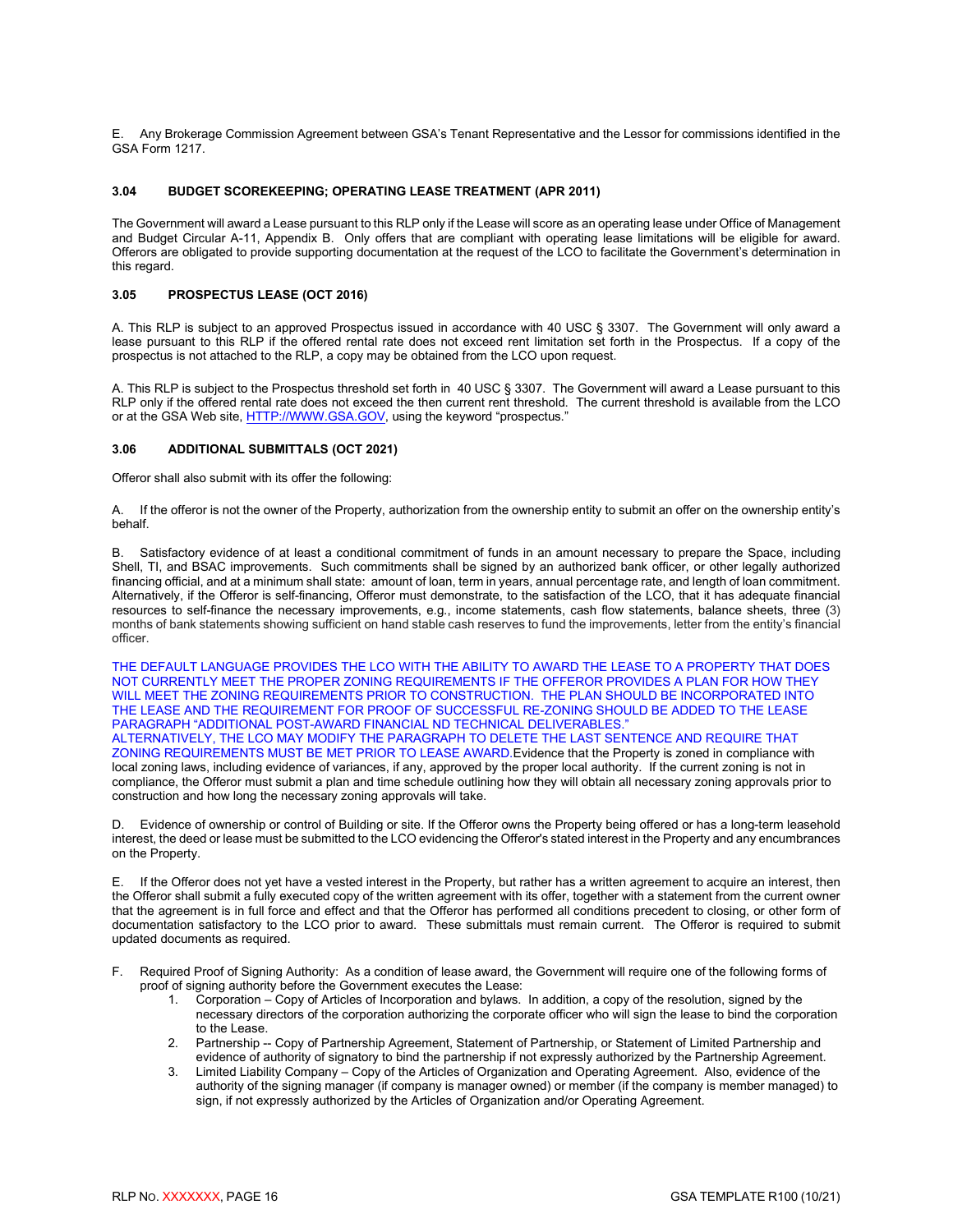4. Joint Venture -- Copy of Joint Venture Agreement and evidence of authority of signatory to bind the Joint Venture to the Lease.

G. If claiming an historic preference in accordance with the Historic Preference paragraph in RLP Section 2, Eligibility and Preferences for Award, Offeror must submit one of the following as documentation that the Property is historic or the site of the offered Property is within a Historic District: a letter from the National Park Service stating that the Property is listed in the National Register of Historic Places (NRHP) or eligible for listing, with a date of the listing/decision; a letter from the State Historic Preservation Office stating that the Property is listed in the NRHP, or on a statewide register, or eligible for inclusion, with a date of the listing/decision; or, the NRHP Identification Number and date of listing available from the NRHP Database found at www.nps.gov/nr.

H. If there is a potential for conflict of interest because of a single agent representing multiple owners, present evidence that the agent disclosed the multiple representation to each entity and has authorization from each ownership entity offering in response to this RLP package. Owners and agents in conflicting interest situations are advised to exercise due diligence with regard to ethics, independent pricing, and Government procurement integrity requirements. In such cases, the Government reserves the right to negotiate with the owner directly.

I. The Offeror must have an active registration in the System for Award Management (SAM), via the Internet at HTTP://WWW.SAM.GOV prior to the Lease Award Date. Offerors must be registered for purposes of "All Awards," including completion of all required representations and certifications within SAM. This registration service is free of charge.

The Offeror must submit the Fire Protection and Life Safety (FPLS) Information in subparagraph 1, unless the Building meets either exemption in subparagraphs 2 or 3 below.

- 1. FPLS Submittal Information
	- a. Completed GSA Form 12000, Prelease Fire Protection and Life Safety Evaluation for an Office Building (Part A or Part B, as applicable).
	- b. A copy of the previous year's fire alarm system maintenance record showing compliance with the requirements in NFPA 72 (if a system is installed in the Building).
	- c. A copy of the previous year's automatic fire sprinkler system maintenance record showing compliance with the requirements in NFPA 25 (if a system is installed in the Building).
	- d. A valid Building Certificate of Occupancy (C of O) issued by the local jurisdiction. If the Building C of O is not available or the local jurisdiction does not issue a Building  $\tilde{C}$  of O, provide either:<br>i. A report prepared by a licensed fire protection engineer with their assessi
		- A report prepared by a licensed fire protection engineer with their assessment of the Building regarding compliance with all applicable local Fire Protection and Life Safety-related codes and ordinances or,
		- ii. For offers of new construction only, documentation indicating the Building Code (including edition) to which the Building is being constructed and a written commitment to meet all of the mandatory FPLS lease requirements in the Lease.
- 2. If the Space offered is 10,000 RSF or less in area and is located on the 1st floor of the Building, Offeror is not required to submit to GSA the Fire Protection and Life Safety (FPLS) Submittal Information listed in 1.a through 1.d above.
- 3. If the Offeror provides a Building C of O obtained under any edition of the International Building Code (IBC), and the offered Space meets or will meet all the requirements of the Lease with regard to Means of Egress, Automatic Fire Sprinkler System, and Fire Alarm System prior to occupancy, then the Offeror is not required to submit to GSA the FPLS Submittal Information listed in 1 above.

K. The legal description of the Property and tax ID number associated with the Property, copies of prior year tax notices and prior year tax bills, as well as any other information (such as a fact sheet, 5" wide x 3" high or larger color photograph, site plan, location map, and tax parcel map) in case of multiple tax parcels for an offered Building, or multiple buildings on a tax parcel, and any other information that may affect the assessed value, in order for the Government to perform a complete and adequate analysis of the offered Property. The Offeror is to provide a detailed overview and documentation of any Tax Abatements on the Property as outlined in the "Real Estate Tax Adjustment" paragraph of the Lease.

- L. A plan and short narrative as necessary to explain how the Offeror will meet the parking requirements.
- M. The architectural plans for modernization, if the offered Building is not a modern office Building.
- N. A current asbestos management plan or operations and management plan, along with a current reinspection report (performed within the past 5 years), if the offered Building contains asbestos-containing materials.
- O. Computer generated plans set to 1/8" = 1'-0" (preferred meeting sub-paragraphs 1 through 5 noted below:
	- 1. All plans submitted for consideration shall include floor plan(s) for which Space is being offered and floor plan(s) of the floor(s) of exit discharge (e.g., street level(s)). Each plan submitted shall include the locations of all exit stairs, elevators, and the Space(s) being offered to the Government. In addition, where Building exit stairs are interrupted or discontinued before the level of exit discharge, additional floor plans for the level(s) where exit stairs are interrupted or discontinued must also be provided.
	- 2. All plans submitted for consideration shall have been generated by a Computer Aided Design (CAD) program which is compatible with the latest release of AutoCAD. The required file extension is .DWG. Plans shall include a proposed corridor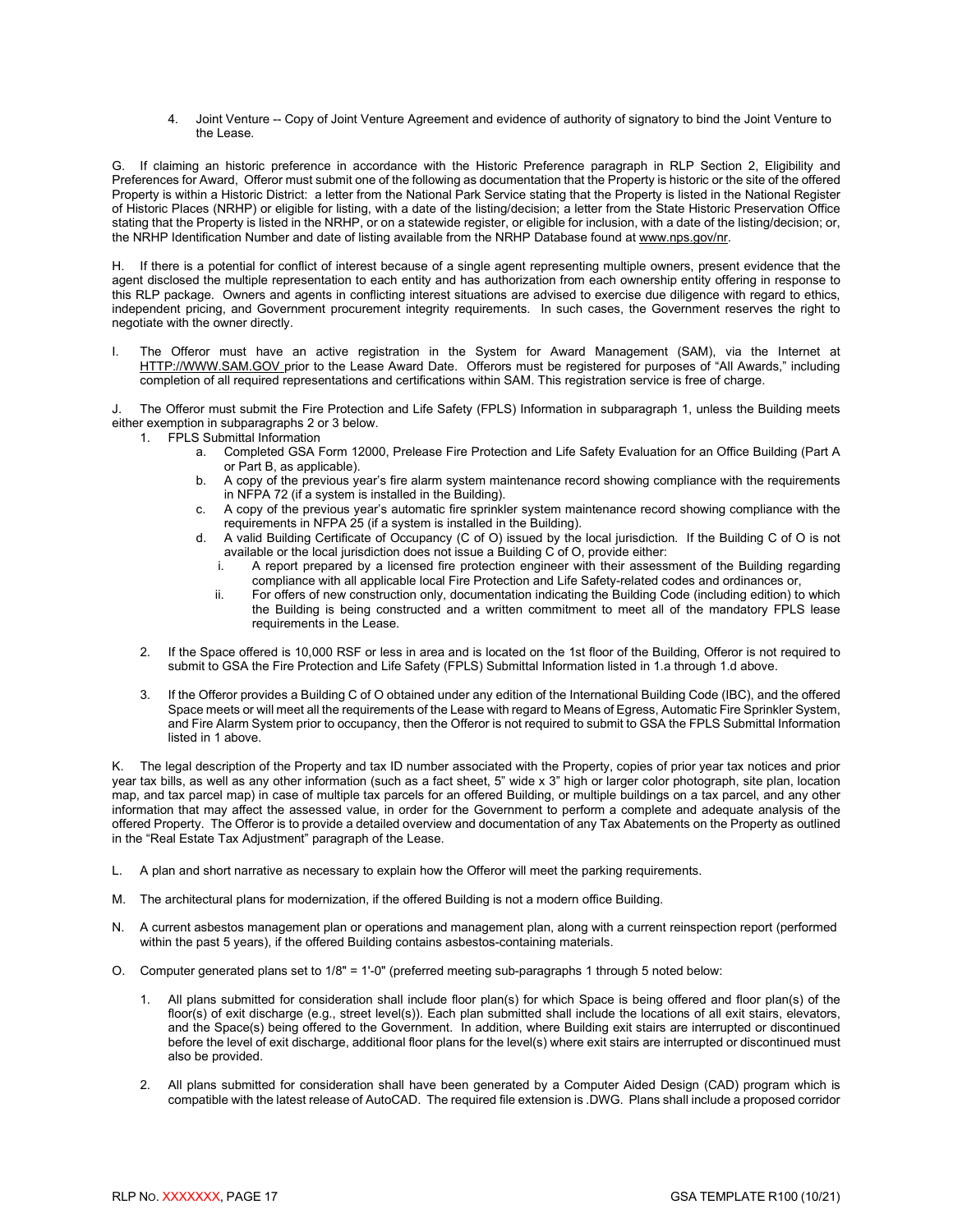pattern for typical floors and/or partial floors. The CAD file showing the offered Space should show the Poly-Line utilized to determine the square footage on a separate and unique layer. All submissions shall be accompanied with a written matrix indicating the layering standard to verify that all information is recoverable. All architectural features of the Space shall be accurately shown.

- 3. All architectural features of the Space shall be accurately shown. If conversion or renovation of the Building is planned, alterations to meet this RLP shall be indicated.
- 4. Plans shall reflect corridors in place or the proposed corridor pattern for both a typical full (single-tenant) floor and/or partial (multi-tenant) floor. The corridors in place or proposed corridors shall meet local code requirements for issuance of occupancy permits.
- 5. GSA will review all plans submitted to determine if an acceptable level of safety is provided. In addition, GSA will review the common corridors in place and/or proposed corridor pattern to determine whether these achieve an acceptable level of safety as well as to verify that the corridors provide public access to all essential Building elements. The Offeror will be advised of any adjustments that are required to the corridors for determining the ABOA Space. The required corridors may or may not be defined by ceiling-high partitions. Actual corridors in the approved layout for the successful Offeror's Space may differ from the corridors used in determining the ABOA square footage for the lease award. Additional egress corridors required by the tenant agency's design intent drawings will not be deducted from the ABOA square footage that the most efficient corridor pattern would have yielded.

P. As provided in the "Amount and Type of Space, Lease Term, and Occupancy Date" paragraph in the RLP, advise whether there are existing vending facilities in the offered Building which have exclusive rights in the Building.

Q. Provide evidence demonstrating amenities do or will exist by the Government's required occupancy date. Such evidence shall include copies of signed leases, construction contracts, or other documentation as deemed acceptable by the LCO.

- R. No later than the due date for final proposal revisions, the Offeror must submit to the LCO:
	- 1. Evidence of an Energy Star® label obtained within the 12 months prior to the due date of final proposal revisions,
	- 2. Offerors falling under a statutory exception must also indicate by the due date for final proposal revisions what cost effective energy efficiency and conservation improvements they are proposing to make.
	- 3. If no cost-effective improvements can be made, the Offeror must demonstrate to the Government using the ENERGY STAR® Online Tools referenced in the RLP paragraph, entitled "ENERGY INDEPENDENCE AND SECURITY ACT," why no energy efficiency and conservation improvements are cost effective. This explanation will be subject to review by the LCO. If the explanation is considered unreasonable, the offer may be considered technically unacceptable.
	- 4. If the Offeror is claiming eligibility for additional time to obtain the Energy Star® label per sub-paragraph B of the RLP paragraph entitled "Energy Independence and Security Act," then the Offeror shall provide such indication with its initial offer and also must provide by the due date for final proposal revisions evidence substantiating their claim for additional time to obtain the Energy Star® label and substantiating their capability of earning the Energy Star®.
	- 5. For new construction, the Offeror need not submit anything regarding compliance with EISA by the date of final proposal revisions, but shall be required to produce prior to the issuance of a permit for building construction a Statement of Energy Design Intent (SEDI) using Energy Star's® Target Finder online tool reflecting an Energy Star® benchmark score of 75 or higher and a certification from EPA of being Designed to Earn the Energy Star®.

S. For projects 10,000 RSF and above, the Offeror must provide documentation of the proposed LEADERSHIP IN ENERGY AND ENVIRONMENTAL DESIGN FOR NEW CONSTRUCTION (LEED®-NC) credits for Silver level certification. For LEED®, this documentation is the LEED®-NC scorecard. Along with the proposed scorecard or checklist, the Offeror shall submit a brief statement outlining how each of the proposed credits will be achieved. If pursuing LEED®-NC, the Offeror must identify the USGBC LEED® Accredited Professionals (APs) as team members, including their roles throughout the project.

S. For projects 10,000 RSF and above, the Offeror must provide documentation of the proposed GREEN GLOBES® FOR NEW CONSTRUCTION (GG®-NC) credits for Two Green Globes level certification. If pursuing Green Globes®-NC, the Offeror may add GBI Green Globes®Professionals (GGPs) to the project team, but it is not required. If one or more GGPs are added, the Offeror must identify any GGPs as team members, including their roles throughout the project.

T. The Offeror must provide a LEED®-ID+C scorecard documenting the proposed credits to meet LEED® certification (at the minimum Certified level). Along with the proposed LEED®-ID+C scorecard, the Offeror shall submit a brief statement outlining how each of the Credits proposed on the scorecard or checklist will be achieved. In addition, the Offeror must identify the USGBC LEED<sub>®</sub> accredited professionals (APs) as team members, including their roles throughout the project.

T. The Offeror must provide a Green Globes® for Sustainable Interiors project checklist documenting the proposed criteria and points to meet Green Globes® certification (at the minimum One Green Globes level). Along with the proposed Green Globes® SI checklist, the Offeror shall submit a brief statement outlining how each of the Credits proposed on the scorecard or checklist will be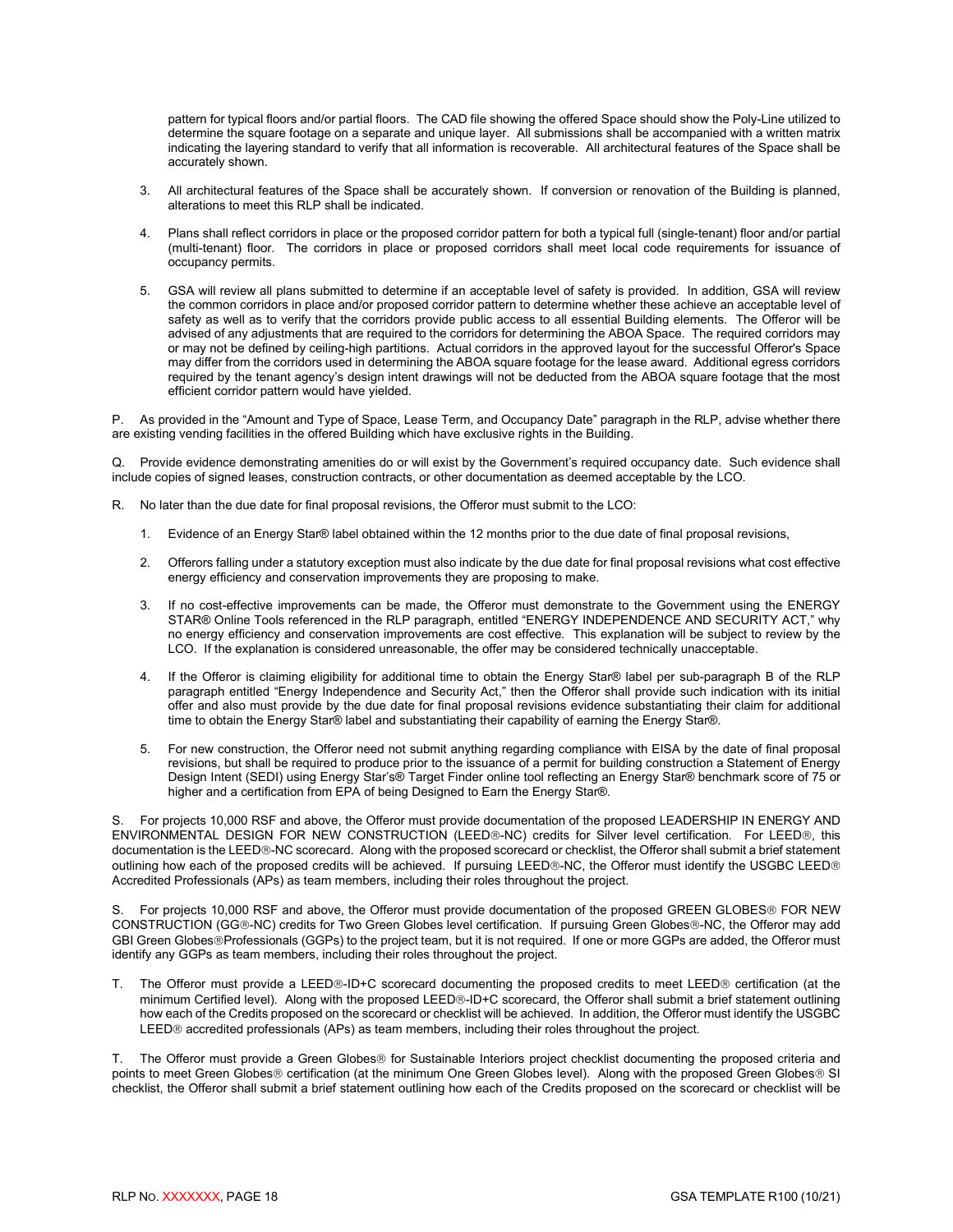achieved. The Offeror may add GBI Green Globes®Professionals (GGPs) to the project team, but it is not required. If one or more GGPs are added, the Offeror must identify any GGPs as team members, including their roles throughout the project.

U. Evidence of seismic safety compliance as required in Section 2 of this RLP.

V. If applicable, information required under paragraph entitled "DUE DILIGENCE AND NATIONAL ENVIRONMENTAL POLICY ACT REQUIREMENTS - RLP."

W. If applicable, information required under paragraph entitled "NATIONAL HISTORIC PRESERVATION ACT REQUIREMENTS -RLP."

X. If the Offeror requests any deviations, all deviations must be documented on Form 1364 in block labeled "Additional Remarks or Conditions with Respect to this Offer." GSA at its sole discretion will make the decision whether or not to accept the deviation. Any deviations must be requested prior to the request for final proposal revisions. If the Offeror requests any deviations, GSA at its sole discretion will make the decision whether to accept the deviation.

Y. If more than 5,000 square feet of land area is to be disturbed in order to meet the Government's requirements, (as more fully described in the lease paragraph named ENERGY INDEPENDENCE AND SECURITY ACT, sub-paragraph (B)(1)(b)), a statement from Offeror that the Offeror is aware of and will comply with the specific lease requirements concerning maintenance and restoration of the real property's hydrology.

Z. Information required under paragraph entitled "UTILITIES SEPARATE FROM RENTAL / BUILDING OPERATING PLAN."

AA. GSAR 552.270-33, Foreign Ownership and Financing Representation for High Security Leased Space.

AB. FAR 52.204-24, Representation Regarding Certain Telecommunications and Video Surveillance Services or Equipment, as applicable.

AC. A construction schedule giving the dates on which the various phases of permitting, design and construction (including principal categories of work) will be completed to coincide with the Government's required occupancy date and the milestones as outlined under the Lease.

AD. Due to COVID-19 pandemic conditions, an on-site physical tour of the offered Property may not be practical. At the LCO's discretion, additional Offer submittals may be requested to include pictures, video(s), and/or a building representative conducting a walkthrough with a virtual or online meeting option provided by GSA. In these instances, additional guidance will be more particularly set forth by the LCO.

#### <span id="page-21-0"></span>**3.07 TENANT IMPROVEMENTS INCLUDED IN OFFER (OCT 2020)**

#### A. TENANT IMPROVEMENT ALLOWANCE PRICING:

1. The TI Allowance is \_\_\_\_\_\_\_\_ per ABOA SF (TIs are the finishes and fixtures that typically take Space from the shell condition to a finished, usable condition.) The TI Allowance shall be used for the build-out of the Space in accordance with the Government approved design intent drawings. All TIs required by the Government for occupancy shall be performed by the successful Offeror as part of the rental consideration, and all improvements shall meet the quality standards and requirements of this RLP package and its attachments.

2. The Government anticipates that the Tenant Improvement buildout for this requirement may exceed the allowance under subparagraph A.1 above by approximately \$\_\_\_\_\_\_\_ per ABOA SF. The Government will use the TI Allowance as stated under subparagraph A.1 above in evaluating the TI rent component of offers; however, this does not preclude the Government from consideration of move-related replications costs in the evaluation, as outlined under the paragraph "Present Value Price Evaluation." The disclosure of this anticipated overage is not intended to be construed as an estimate of move-related replications costs. Also, it is not intended to serve as either an accurate estimate or an agreement by the Government as to the final pricing of the TI work, nor is it a commitment by the Government as to the level of TI work that eventually will be required. This disclosure is only intended to assist Offerors in understanding their potential obligation with respect to financing the full amount of Tenant improvements, as outlined under the Lease Paragraph "Tenant Improvement Rental Adjustment."

A. TENANT IMPROVEMENT ALLOWANCE PRICING:<br>1. The TI Allowance for the existing leased Space is

1. The TI Allowance for the existing leased Space is example per ABOA SF. The TI Allowance for other locations offered is per ABOA SF (TIs are the finishes and fixtures that typically take Space from the shell condition to a finished, usable condition.) The TI Allowance shall be used for the build-out of the Space in accordance with the Government approved design intent drawings. All TIs required by the Government for occupancy shall be performed by the successful Offeror as part of the rental consideration, and all improvements shall meet the quality standards and requirements of this RLP package and its attachments.

2. The Government anticipates that the Tenant Improvement buildout for this requirement may exceed the allowance under sub-<br>paragraph A.1 above by approximately \$\_\_\_\_\_\_ per ABOA SF. The Government will use the TI Allowance per ABOA SF. The Government will use the TI Allowance as stated under subparagraph A.1 above in evaluating the TI rent component of offers; however, this does not preclude the Government from consideration of move-related replications costs in the evaluation, as outlined under the paragraph "Present Value Price Evaluation." The disclosure of this anticipated overage is not intended to be construed as an estimate of move-related replications costs. Also, it is not intended to serve as either an accurate estimate or an agreement by the Government as to the final pricing of the TI work, nor is it a commitment by the Government as to the level of TI work that eventually will be required. This disclosure is only intended to assist Offerors in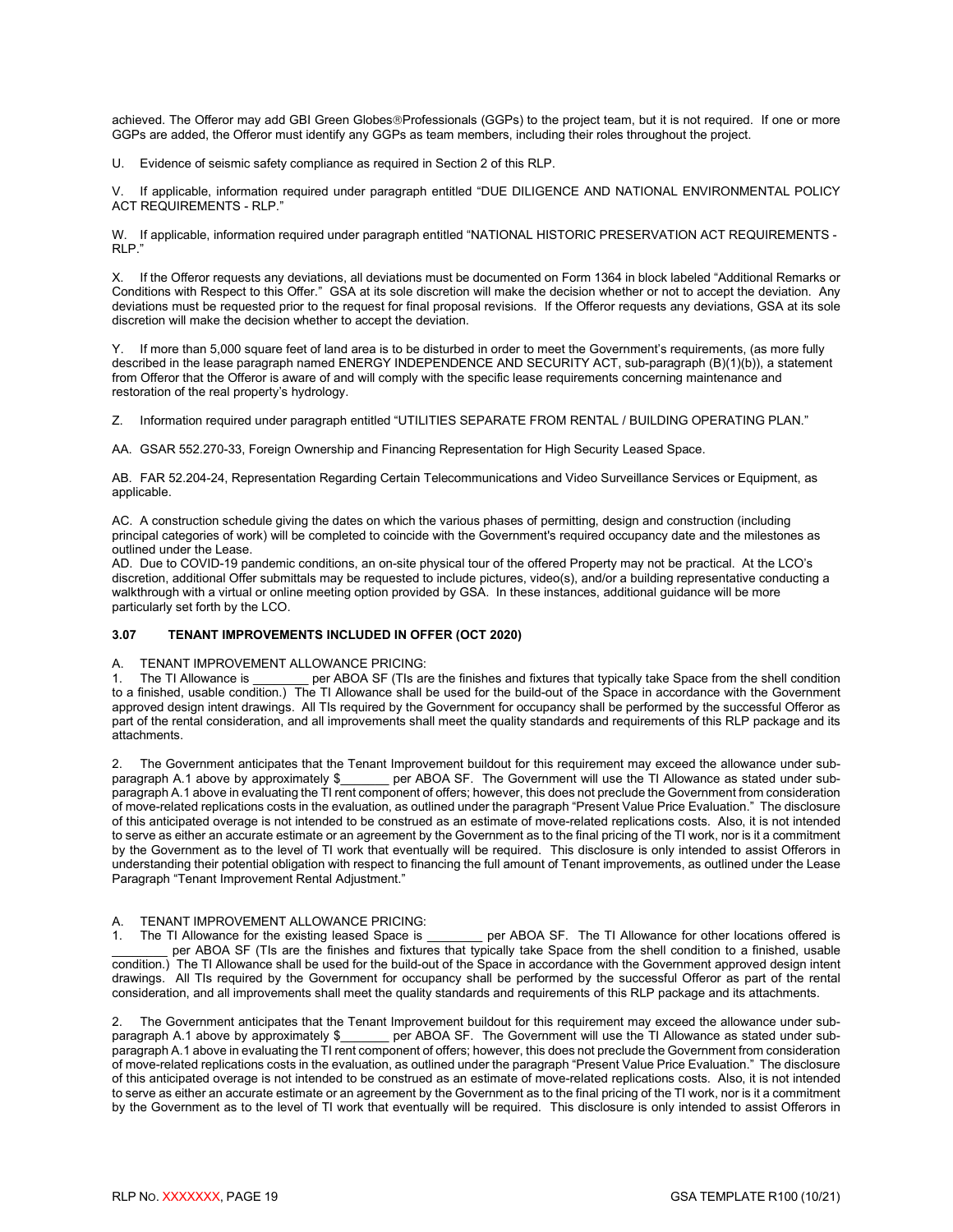understanding their potential obligation with respect to financing the full amount of Tenant improvements, as outlined under the Lease Paragraph "Tenant Improvement Rental Adjustment."

A. The TIs for this requirement shall consist of the following:

 $\Box$  Repainting of the leased Premises in accordance with the "Painting  $-$  TI" paragraph in Section 5 of the Lease.

 Re-carpeting of the leased Premises in accordance with the "Floor Coverings and Perimeters" paragraph in Section 5 of the Lease.

□ Other—See attached Scope of Work.

All TIs required by the Government for occupancy shall be performed by the successful Offeror as part of the rental consideration, and all improvements shall meet the quality standards and requirements of this RLP package and its attachments.

#### A. TENANT IMPROVEMENT TURNKEY PRICING

An Agency Specific Requirements (ASR) package is provided with this RLP to all Offerors upon which to base their TI pricing. (TIs are the finishes and fixtures that typically take Space from the "shell" condition to a finished, usable condition.) All TIs required by the Government for occupancy shall be performed by the successful Offeror as part of the rental consideration and all improvements shall meet the quality standards and requirements of this RLP and its attachments.

B.The Tenant Improvements shall include all the Offeror's administrative costs, general contractor fees, subcontractor's profit and overhead costs, Offeror's Project Management fee, design costs, and other associated project fees necessary to prepare construction documents and to complete the TIs. It is the successful Offeror's responsibility to prepare all documentation (working/construction drawings, etc.) required to receive construction permits. NO COSTS ASSOCIATED WITH THE BUILDING SHELL SHALL BE INCLUDED IN THE TI PRICING.

#### <span id="page-22-0"></span>**3.08 TURNKEY PRICING WITH DESIGN INTENT DRAWINGS PRIOR TO AWARD (OCT 2017)**

A. Following the receipt of initial offers, Offerors must coordinate a DID workshop with their respective design and construction team and the tenant agency to develop, review, and complete final DIDs before final pricing is established and prior to award of the Lease. The Government will advise Offerors when the workshop should commence. The Offeror shall base the TI portion of its overall pricing on the final approved DIDs and the specifications in this RLP and attachments. This TI price will become a fixed price which the Offeror will include in the final lease proposal as an amortized rent over the Firm Term. Offerors should not price TIs until DIDs are approved in writing by the LCO. The Government reserves the right to make no-cost tradeoffs in the TIs after award. No costs associated with the Building shell or building-specific security shall be included in the TI pricing.

B. DIDs, for the purposes of the Lease, are defined as layout line drawings of the leased Space, reflecting all Lease requirements, showing partitions and doors; schematic demolition; voice, data, and electrical outlet locations; finishes; generic furniture layout, and any additional details necessary to communicate the design intent to the lessor's architect for the purpose of preparing the construction documents (CDs). A full DID set must include the following elements:

Level 1:

- 1. Cover Sheet;<br>2. Demolition Pla
- 2. Demolition Plan (if applicable);<br>3. Construction (Partition) Plan:
- Construction (Partition) Plan;
- 4. Power/Communication (Electrical) Plan;<br>5. Furniture Plan: and
- 5. Furniture Plan; and<br>6. Finish Plan
- Finish Plan.

#### Level 2 DIDs (reimbursable):

After Lease Award, the Government may request the Lessor to submit a separate price proposal to provide Level 2 DIDs in addition to the Level 1 DIDs which are already priced as part of the shell rent. If requested, Level 2 DIDs must include the following Level 2 elements:

- 1. Reflected Ceiling Plan;<br>2. Interior Elevations;
- Interior Elevations;
- 3. Interior Sections;<br>4. Partition Type/ Se
- 4. Partition Type/ Section Plan; and<br>5. Door/Hardware Schedule
- Door/Hardware Schedule

C. At the DID workshop, the Lessor shall provide a minimum of three (3) finish options to include coordinated samples of finishes for all interior elements such as paint, wall coverings, base coving, carpet, window treatments, laminates, and flooring. All samples provided must comply with specifications set forth elsewhere in the Lease. The finish options shall be approved by the Government at the DID workshop. The Lessor may not make any substitutions after the finish option is selected.

#### <span id="page-22-1"></span>**3.09 SECURITY IMPROVEMENTS INCLUDED IN OFFER (OCT 2016)**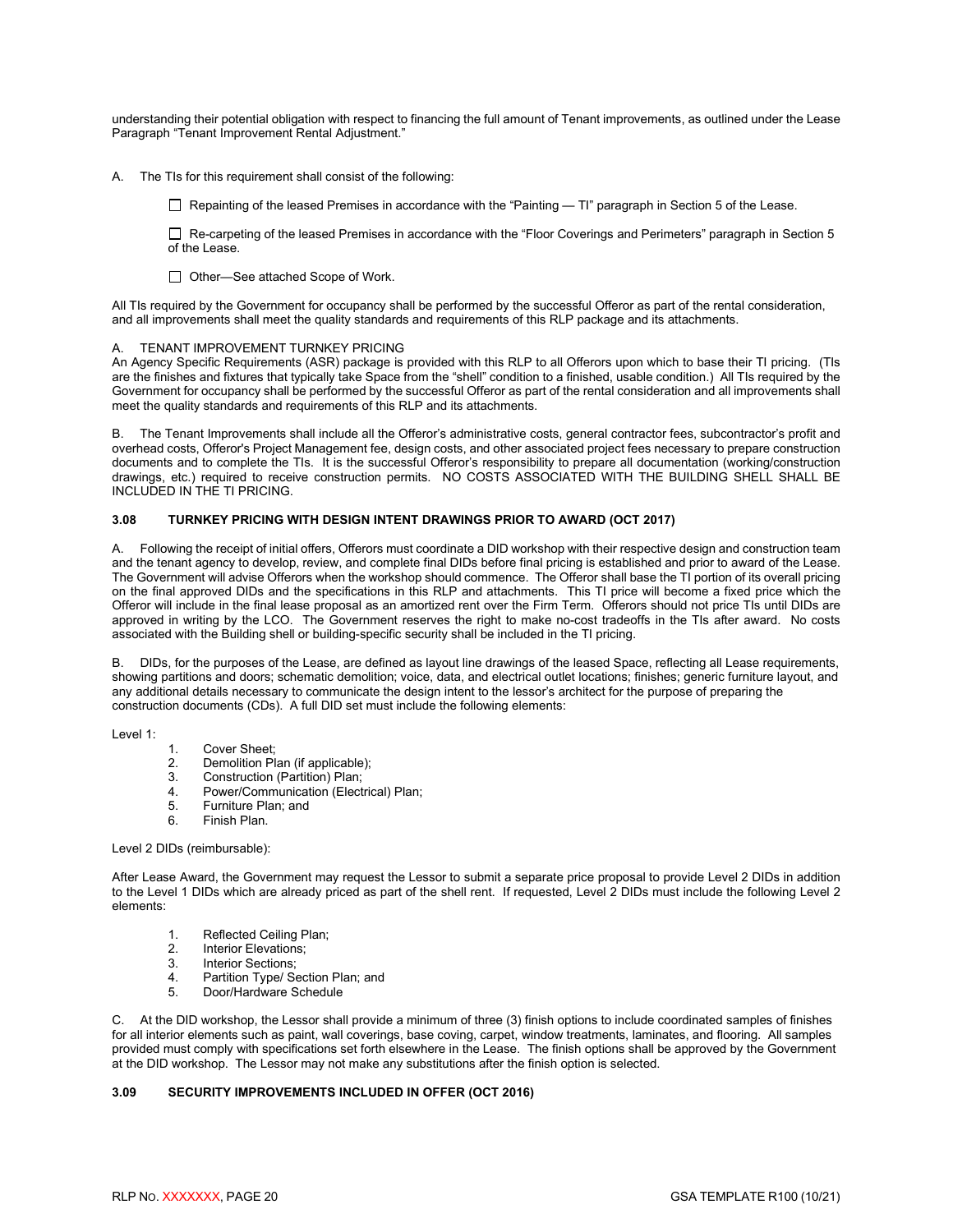### A. BUILDING SPECIFIC AMORTIZED CAPITAL PRICING<br>The Building Specific Amortized Capital (BSAC) amount is

per ABOA SF. The BSAC shall be used for the build-out of security-related improvements in the Building in accordance with the Government-approved design intent drawings, if applicable. All security countermeasures required by the Government for occupancy shall be performed by the successful Offeror as part of the rental consideration, and all improvements shall meet the quality standards and requirements of this RLP package and its attachments.

#### A. BUILDING SPECIFIC AMORTIZED CAPITAL PRICING:

The Building Specific Amortized Capital (BSAC) amount for the existing leased space is \_\_\_\_\_\_\_\_ per ABOA SF. The BSAC amount for other locations offered is per ABOA SF. The BSAC shall be used for the build-out of securityper ABOA SF. The BSAC shall be used for the build-out of security-related improvements in the Building in accordance with the Government-approved design intent drawings, if applicable. All security countermeasures required by the Government for occupancy shall be performed by the successful Offeror as part of the rental consideration, and all improvements shall meet the quality standards and requirements of this RLP package and its attachments.

B. The BSAC shall include all the Offeror's administrative costs, general contractor fees, subcontractor's profit and overhead costs, Offeror's profit and overhead, design costs, and other associated project fees necessary to prepare construction documents and to complete the security countermeasures. It is the successful Offeror's responsibility to prepare all documentation (working/construction drawings, etc.) required to receive construction permits. No costs associated with the building shell or TI shall be included in the BSAC pricing.

#### <span id="page-23-0"></span>**3.10 GREEN BUILDING RATING CERTIFICATION FOR TENANT INTERIORS (OCT 2016)**

The project TIs shall incorporate any necessary design parameters for the Space to meet Leadership in Energy and Environmental Design for Interior Design and Construction (LEED<sup>®</sup>-ID+C) requirements (at the minimum Certified level) into the Design Intent Drawings (DIDs), if applicable, or Construction Drawings. The Lessor must coordinate TI and shell requirements as necessary to meet the certification.

The project TIs shall incorporate any necessary design parameters for the Space to meet Green Globes® for Sustainable Interiors (GG-SI) requirements into the Design Intent Drawings (DIDs), if applicable, or Construction Drawings. The Lessor must coordinate TI and shell requirements (at the minimum One Green Globes level) as necessary to meet the certification.

#### <span id="page-23-1"></span>**3.11 OPERATING COSTS REQUIREMENTS INCLUDED IN OFFER (JUN 2012)**

The Government requires a fully serviced Lease as part of the rental consideration. The base for the operating costs adjustment will be established during negotiations based upon rentable SF. The proposed methodology for operating costs adjustment shall include all items specified in the attached Lease document. The minimum requirements for normal hours, utilities, and janitorial services are specified in the attached Lease document. The offer shall clearly state whether the rental is firm throughout the term of the Lease or if it is subject to annual adjustment of operating costs as indicated above. If operating costs will be subject to adjustment, those costs shall be specified in the proposal.

#### <span id="page-23-2"></span>**3.12 UTILITIES SEPARATE FROM RENTAL / BUILDING OPERATING PLAN (JUN 2012)**

The Offeror shall specify which utilities, if any, are excluded from the rental consideration. If any such utilities are excluded, the Offeror shall obtain a statement from a registered professional engineer stating that all HVAC, plumbing, and other energy intensive Building systems can operate under the control conditions stated in the Lease. The statement shall also identify all Building systems that do not conform to the system performance values, including the "recommended" or "suggested" values of ANSI/ASHRAE Standard 90.1, "Energy Efficient Design of New Buildings Except Low Rise Residential Buildings," or more restrictive state and local codes.

The Offeror shall submit a building operating plan with the offer. Such plan shall include a schedule of startup and shutdown times for operation of each building system, such as lighting, HVAC, and plumbing. Such plan shall be in effect on the Lease Term Commencement Date.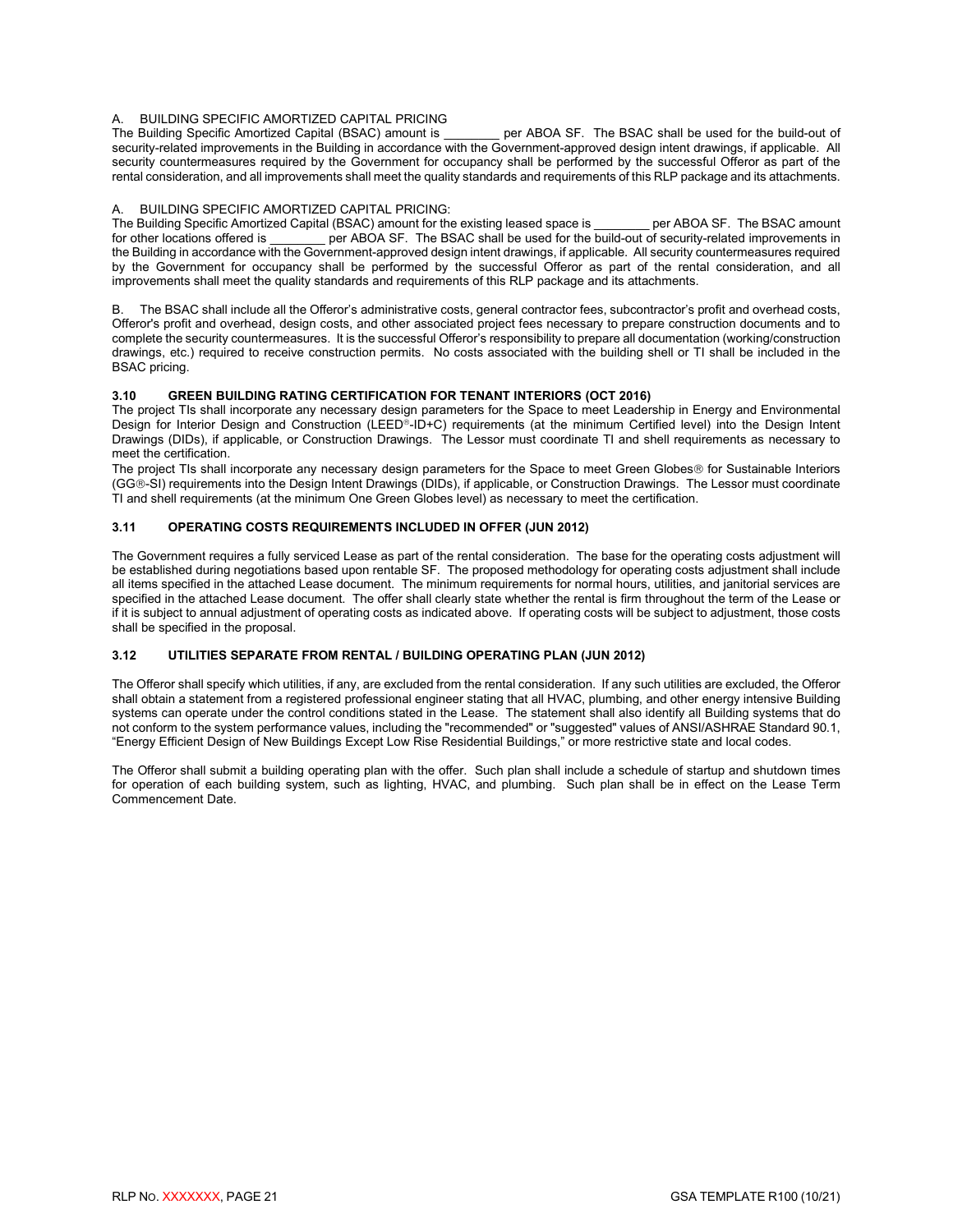#### <span id="page-24-0"></span>**SECTION 4 METHOD OF AWARD**

#### <span id="page-24-1"></span>**4.01 NEGOTIATIONS (JUN 2012)**

Negotiations may be conducted on behalf of the Government by the GSA LCO or designated representative. When negotiations are conducted, GSA will negotiate the rental price for the initial term, any renewal periods, and any other aspect of the offer as deemed necessary. The Offeror shall not enter into negotiations concerning the Space leased or to be leased with representatives of Federal agencies other than the LCO or their designee. The LCO or their designated representative will conduct oral or written negotiations with all Offerors that are within the competitive range. The competitive range will be established by the LCO based on cost or price and other factors (if any) that are stated in this RLP and will include all of the most highly rated proposals, unless the range is further reduced for purposes of efficiency. Prior to eliminating an Offeror that is a HUBZone small business concern (SBC) and which has not waived its entitlement to a price evaluation preference from the competitive range, the LCO shall adjust the evaluated prices of all non-small business Offerors proposed for inclusion in the competitive range by increasing the prices by ten (10) percent, solely for the purpose of determining whether the HUBZone SBC Offeror should be included or excluded from the competitive range. Offerors who are not included in the competitive range will be notified in writing.

All Offerors within the competitive range will be provided a reasonable opportunity to submit revisions to their initial offer including any cost or price, technical, or other revisions that may result from the negotiations. Negotiations will be closed with submission of final proposal revisions.

Negotiations may be conducted on behalf of the Government by the GSA LCO or designated representative. When negotiations are conducted, GSA will negotiate the rental price for the initial term, any renewal periods, and any other aspect of the offer as deemed necessary. The Offeror shall not enter into negotiations concerning the Space leased or to be leased with representatives of federal agencies other than the LCO or their designee.

#### <span id="page-24-2"></span>**4.02 HUBZONE SMALL BUSINESS CONCERN ADDITIONAL PERFORMANCE REQUIREMENTS (SEP 2015)**

A HUBZone small business concern (SBC) Offeror may elect to waive the price evaluation preference provided in the "Award Based On Price" paragraph or the "Other Award Factors" paragraph of the RLP by so indicating on the GSA Form 1364, Proposal to Lease Space. In such a case, no price evaluation preference shall apply to the evaluation of the HUBZone SBC, and the performance of work requirements set forth in Section 1 of the Lease shall not be applicable should the HUBZone SBC be awarded the Lease. A HUBZone SBC Offeror acknowledges that a prospective HUBZone SBC awardee must be a qualified HUBZone SBC at the time of award of this contract in order to be eligible for the price evaluation preference. The HUBZone SBC Offeror shall provide the LCO a copy of the notice required by 13 CFR 126.501 if material changes occur before contract award that could affect its HUBZone eligibility. If it is determined, prior to award, that the apparently successful HUBZone SBC Offeror is not an eligible HUBZone SBC, the LCO will reevaluate proposals without regard to any price preference provided for the previously identified HUBZone SBC Offeror, and make an award consistent with the solicitation and the evaluation factors set forth herein.

If a HUBZone SBC that has not waived the price preference is awarded the Lease, the certification required by the "Additional Financial and Technical Capability" paragraph of the Lease must be provided within 10 days of award. If it is determined within 20 days of award that a HUBZone SBC Offeror that has been awarded the Lease was not an eligible HUBZone SBC at the time of award, and the HUBZone SBC Lessor failed to provide the LCO with information regarding a change to its HUBZone eligibility prior to award, then the Lease shall be subject, at the LCO's discretion, to termination, and the Government will be relieved of all obligations to the Lessor in such an event and not be liable to the Lessor for any costs, claims or damages of any nature whatsoever.

#### <span id="page-24-3"></span>**4.03 AWARD BASED ON PRICE (JUN 2012)**

A. The Lease will be awarded to the responsible Offeror whose offer conforms to the requirements of this RLP and the Lease documents and is the lowest priced technically acceptable offer submitted. Refer to the "Present Value Price Evaluation" paragraph of this RLP.

B. If after completion of the Price Evaluation, award is proposed to a non-small business Offeror, and there exists as part of the procurement another technically acceptable proposal submitted by a responsible Offeror that is a qualified HUBZone small business concern (SBC) which has not waived its entitlement to a price evaluation preference, the evaluated price of the non-small business Offeror's proposal shall be increased by ten (10) percent, solely for the purpose of determining whether award should be made to the HUBZone SBC Offeror. In such a case, the proposals of the apparently successful non-small business Offeror and the HUBZone SBC Offeror shall be considered in light of the applied price preference, and award made to the lower priced offer. The LCO shall document his/her application of the price preference and further consideration of the offers under this subparagraph.

C. If an offer contains terms taking exception to or modifying any Lease provision, the Government will not be under any obligation to award a Lease in response to that offer.

#### <span id="page-24-4"></span>**4.04 OTHER AWARD FACTORS (OCT 2016)**

A. The Lease will be awarded to the responsible Offeror whose offer conforms to the requirements of this RLP package and will be most advantageous to the Government, price and technical award factors listed below considered. The best value tradeoff process permits tradeoffs among price and technical factors, allowing the Government to make an award to other than the lowest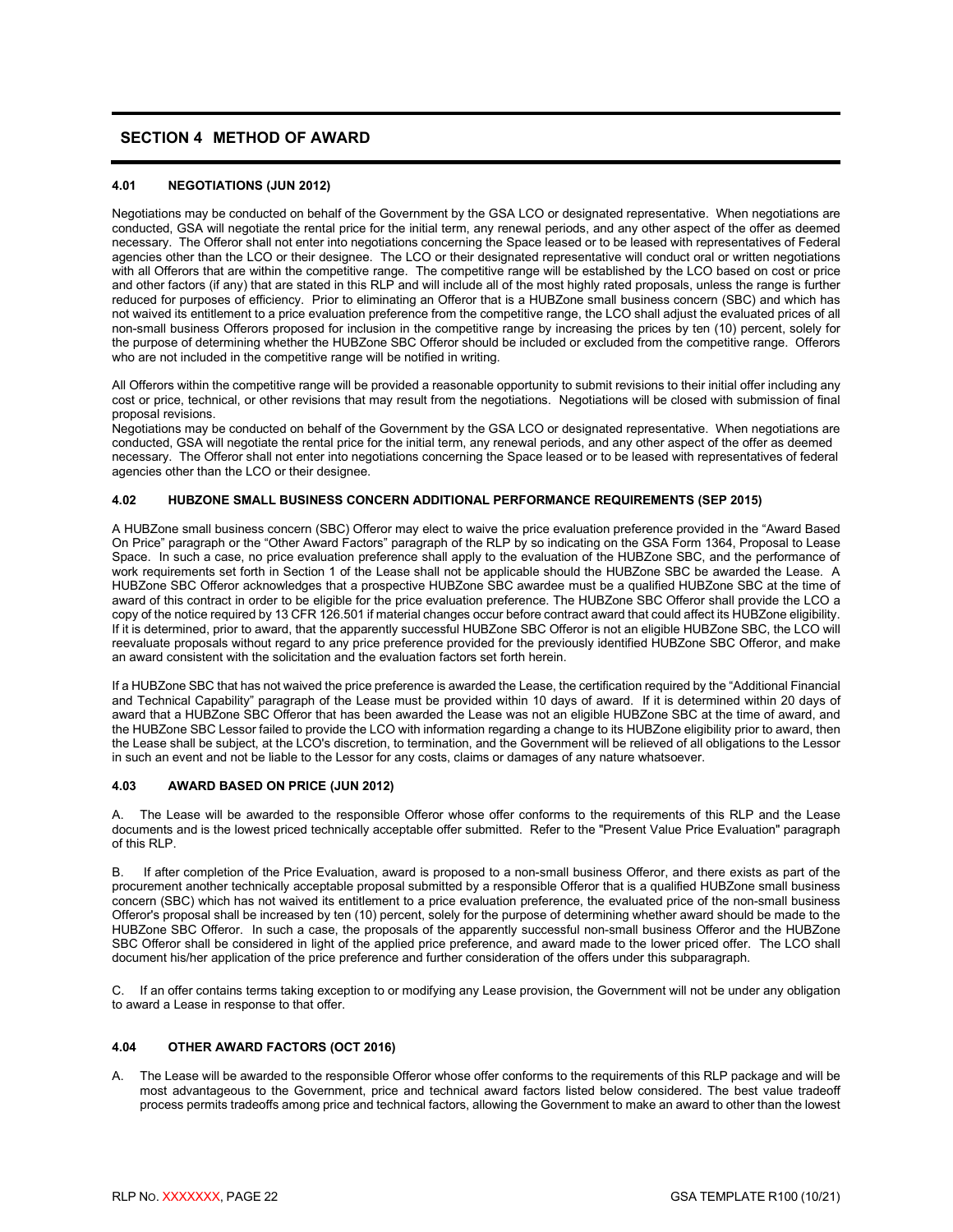priced Offeror or other than the highest technically rated Offeror.

- B. The combination of factors below is **[significantly more important than price] [approximately equal in importance to price] [significantly less important than price]**. As proposals become more equal in price, their technical merit becomes more important. Likewise, as technical factors become more equalized, price becomes the most important component.
- C. The following award factor(s) will be considered :
	- 1. Factor 1 \_\_\_\_\_\_\_\_\_\_\_\_\_\_\_\_\_\_\_\_\_\_\_\_\_\_\_
	- 2. Factor 2 \_\_\_\_\_\_\_\_\_\_\_\_\_\_\_\_\_\_\_\_\_\_\_\_\_\_\_
	- 3. Factor 3
	- 4. Factor 4

D. If after completion of the Price Evaluation, award is proposed to a non-small business Offeror, and there exists as part of the procurement another technically acceptable proposal submitted by a responsible Offeror that is a qualified HUBZone small business concern (SBC) which has not waived its entitlement to a price evaluation preference, the evaluated price of the non-small business Offeror's proposal shall be increased by ten (10) percent, solely for the purpose of determining whether award should be made to the HUBZone SBC Offeror. In such a case, the proposals of the apparently successful non-small business Offeror and the HUBZone SBC Offeror shall be considered in accordance with the evaluation factors and the applied price preference, and award made to the offer determined to be most advantageous to the Government. The LCO shall document his/her application of the price preference and further consideration of the offers under this sub-paragraph.

E. If an offer contains terms taking exception to or modifying any Lease provision, the Government will not be under any obligation to award a Lease in response to that offer.

<span id="page-25-1"></span><span id="page-25-0"></span>

| 4.05          | <b>FACTOR DESCRIPTIONS (OCT 2016)</b>         |                                     |
|---------------|-----------------------------------------------|-------------------------------------|
| A.            |                                               |                                     |
| <b>B.</b>     |                                               |                                     |
| $\mathcal{C}$ |                                               |                                     |
| D.            |                                               |                                     |
| 4.06          | <b>FACTOR MINIMUM STANDARDS (OCT 2016)</b>    |                                     |
| A             |                                               |                                     |
| B.            |                                               |                                     |
| C.            |                                               |                                     |
| D.            |                                               | Factor 4 – $\overline{\phantom{a}}$ |
|               | 4.07 FACTOR SUBMITTAL REQUIREMENTS (OCT 2016) |                                     |
|               |                                               |                                     |
|               |                                               |                                     |
|               |                                               | C. Factor 3 – $\frac{1}{2}$         |
|               |                                               |                                     |
|               |                                               |                                     |

### <span id="page-25-3"></span><span id="page-25-2"></span>**4.08 DOCUMENTATION REQUIREMENTS (OCT 2016)**

#### <span id="page-25-4"></span>**4.09 PRESENT VALUE PRICE EVALUATION (OCT 2016)**

A. If annual CPI adjustments in operating expenses are included, the Offeror shall be required to submit the offer with the total "gross" annual price per RSF and per ABOA SF and a breakout of the "base" price per RSF and ABOA SF for services and utilities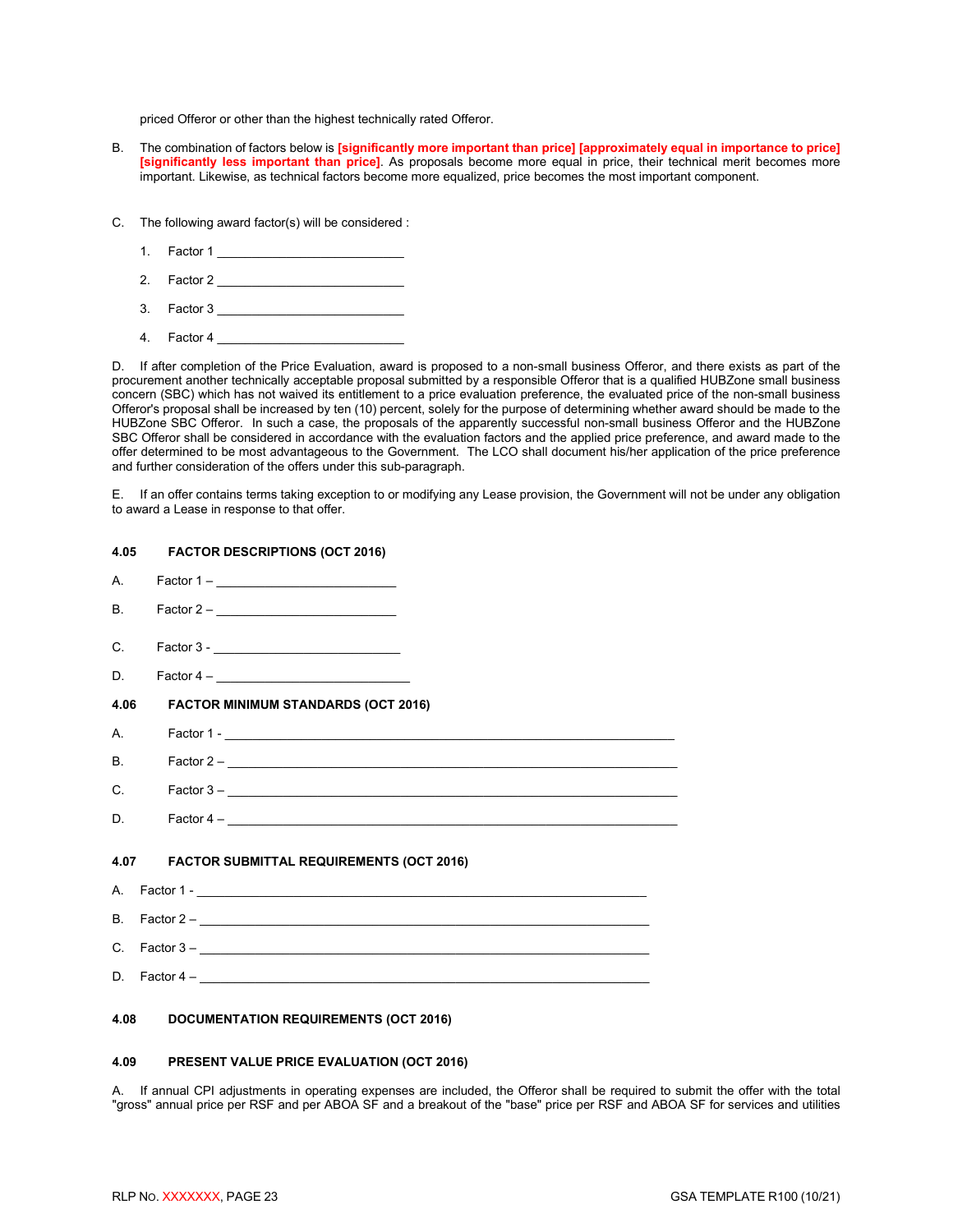(operating expenses) to be provided by the Lessor. The "gross" price shall include the "base" price. The base price per ABOA SF from which adjustments are made will be the base price for the term of the Lease, including any option periods.

B. The Offeror must submit plans and any other information to demonstrate that the Rentable Space yields ABOA space within the required ABOA range. The Government will verify the amount of ABOA SF and will convert the rentable prices offered to ABOA prices, which will subsequently be used in the price evaluation.

C. Evaluation of offered prices will be based on the annual price per ABOA SF, including all required option periods. The Government will perform present value price evaluation by reducing the prices per ABOA SF to a composite annual ABOA SF price, as follows:

1. Parking and wareyard areas will be excluded from the total square footage but not from the price. For different types of space, the gross annual per ABOA SF price will be determined by dividing the total annual rental by the total ABOA square footage excluding these areas.

2. Free rent will be evaluated in the year in which it is offered. The gross annual price is adjusted to reflect free rent.

3. Prior to the discounting procedure below, the total dollar amount of the Commission Credit (if applicable) will be subtracted from the first year's gross annual rent, unless the provision of free rent causes the credit to apply against rent beyond the first year's term, in which case the Commission Credit will be allocated proportionately against the appropriate year's gross rent.

4. Also as stated in the "Broker Commission and Commission Credit" paragraph, the amount of any commission paid to GSA's Broker will not be considered separately as part of this price evaluation since the value of the commission is subsumed in the gross rent rate.

5. If annual adjustments in operating expenses will not be made, the gross annual price, minus the Commission Credit (if applicable), will be discounted annually at 5 percent to yield a gross present value cost (PVC).

6. If annual adjustments in operating expenses will be made, the annual price, minus the Commission Credit (if applicable) and minus the base cost of operating expenses, will be discounted annually at 5 percent to yield net PVC. The operating expenses will be both escalated at 2.5 percent compounded annually and discounted annually at 5 percent, then added to the net PVC to yield the gross PVC.

7. To the gross PVC will be added:

For lease acquisitions where the Government is considering less than fully-serviced offers, the cost of Government-provided services (e.g., utilities, janitorial) not included in the rental escalated at 2.5 percent compounded annually and discounted annually at 5 percent.

b. The annualized (over the full term) cost of any items, which are to be reimbursed in a lump sum payment. (The cost of these items is present value; therefore, it will not be discounted.)

The annual price for parking to accommodate the minimum number of spaces required for government vehicles, if not included in the shell rent and charged separately. The price will be discounted annually at 5 percent.

The cost of relocation of furniture, telecommunications, replications costs, and other move-related costs, if applicable.

e. The fees for architectural and engineering design (A/E) services and the Offeror's project management fees associated with Tenant Improvements. The Offeror is required as part of their offer to identify on GSA Form 1364 any and all fees to complete the tenant improvements, broken down into two components: (1) Fees for architectural and engineering design services (A/E fees), which may be offered as a rate per ABOA SF, percentage rate, or flat fee, and (2) Lessor's overhead, administrative costs, profit, and fees associated with Tenant Improvements (Lessor's PM fees), which may be only offered as a percentage rate. These fees will be evaluated in a multi-step process, as follows.

- o The A/E fees are assumed to consume a portion of the total tenant improvement allowance (TIA), thus reducing the amount available for actual construction. The percentage is not a percentage of the TIA, but a percentage of the underlying costs, which together with the A/E fee equals the TIA. The following example is used to illustrate the calculations, and assumes the following: An allowance of \$30 per square foot for 10,000 ABOA square feet, which is \$300,000, and A/E fees of 5%.
- $\circ$  The underlying costs equals the TIA divided by (1 + A/E fee percentage)  $$300,000 / 1.05 = $285,714.29$
- $\circ$  A/E fees at 5% of the underlying costs are .05 x \$285,714.29 = \$14,285.71
- $\circ$  Underlying costs of \$285,714.29 plus 5% A/E fees of \$14,285.71 = TIA of \$300,000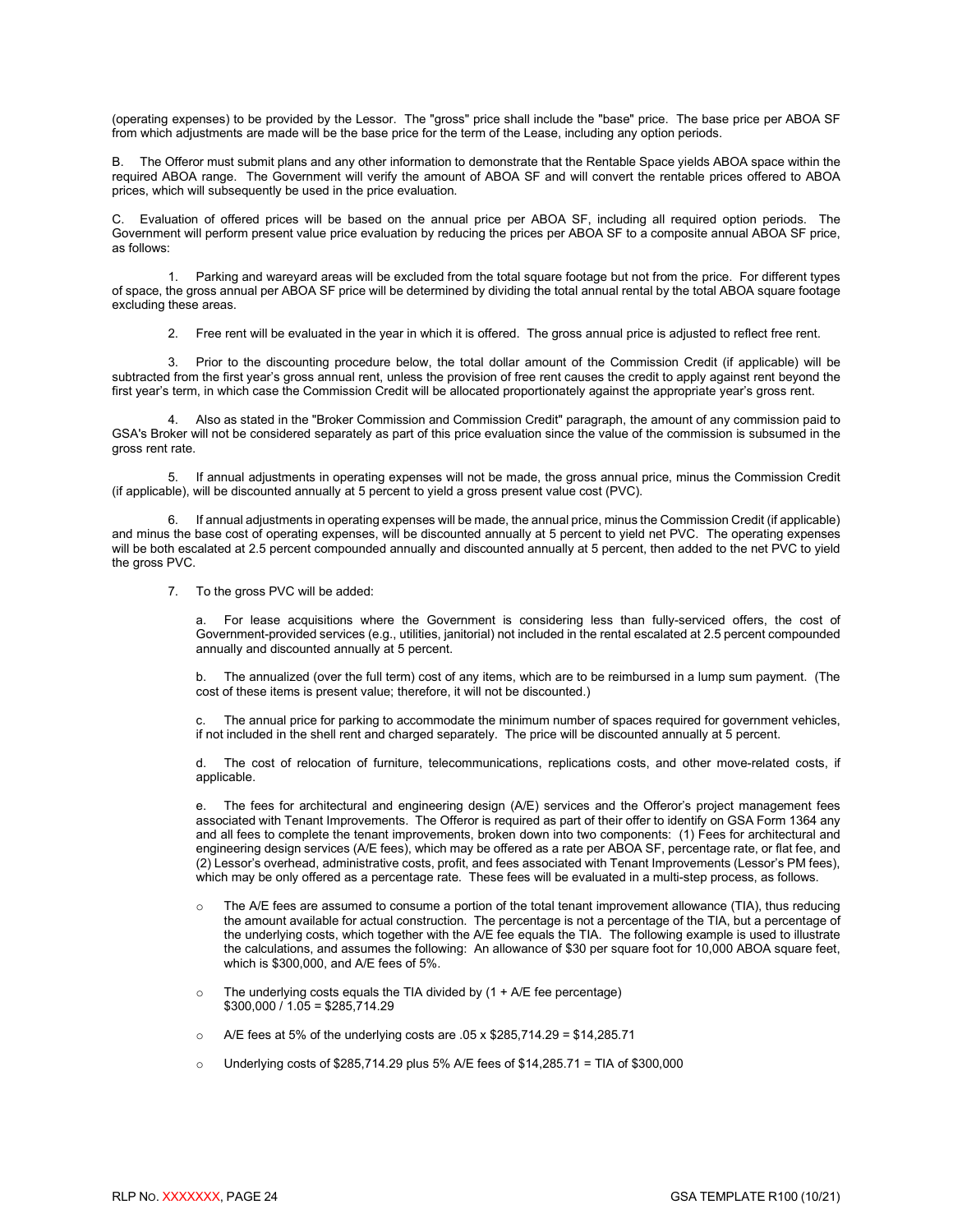- o The Lessor's PM fees are presumed to be in addition to the TIA and calculated as a percentage of the full TIA. Using the same example, if Lessor's PM fees are offered at 5%, the fees are calculated as  $$300,000 \times .05 =$ \$15,000.
- o The sum of these fees is then computed as a percentage of the total TIA. Following the example, A/E fees of \$14,285.71 plus Lessor's PM fees of \$15,000 (total fees of \$29,285.71) ÷ \$300,000 TIA =9.762%. The amortized rental rate for the tenant improvement allowance is increased by this percentage for purposes of price evaluation.

f. The annual cost of overtime HVAC based on the offered hourly overtime rate and an estimated usage of \_\_**0**\_\_ hours of overtime HVAC per year for the Space. This cost will be discounted annually at 5 percent.

8. The sum of either sub-paragraphs 5 and 7 or sub-paragraphs 6 and 7, divided by the ABOA SF will be the present value cost per ABOA SF of the offer for price evaluation purposes.

#### <span id="page-27-0"></span>**4.10 AWARD (OCT 2021)**

A. To document the agreement between the parties, the successful Offeror and the GSA LCO will execute a Lease prepared by GSA, which incorporates the agreement of the parties. The Lease shall consist of the following:

- 1) Lease No. GS-XXP-LXXXXXXX and any associated Lease amendments.
- 2) GSA Form 3517B, General Clauses.
- 3) The pertinent provisions of the offer.
- 4) Floor plans of the offered Space.
- 4. Approved DIDs.
- 5) GSAR 552.270-33, Foreign Ownership and Financing Representation for High Security Leased Space.

B. The acceptance of the offer and award of the Lease by the Government occurs upon execution of the Lease by the LCO and mailing or otherwise furnishing written notification of the executed Lease to the successful Offeror.